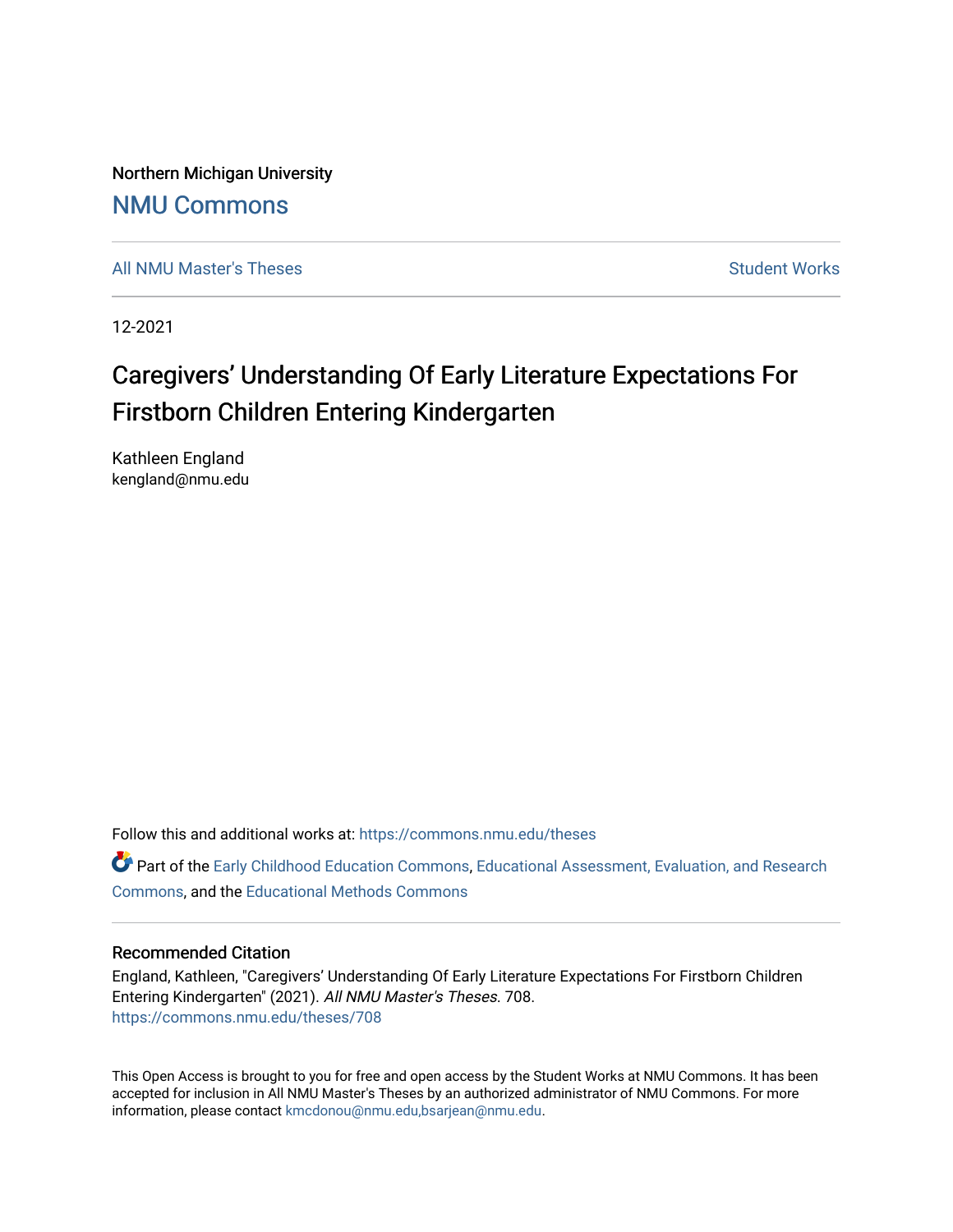# FIRSTBORN CHILDREN ENTERING KINDERGARTEN

By

Kathleen England

# **THESIS**

Submitted to Northern Michigan University In partial fulfillment of the requirements For the Degree of

# EDUCATION SPECIALIST

Office of Graduate Studies and Research

December 2021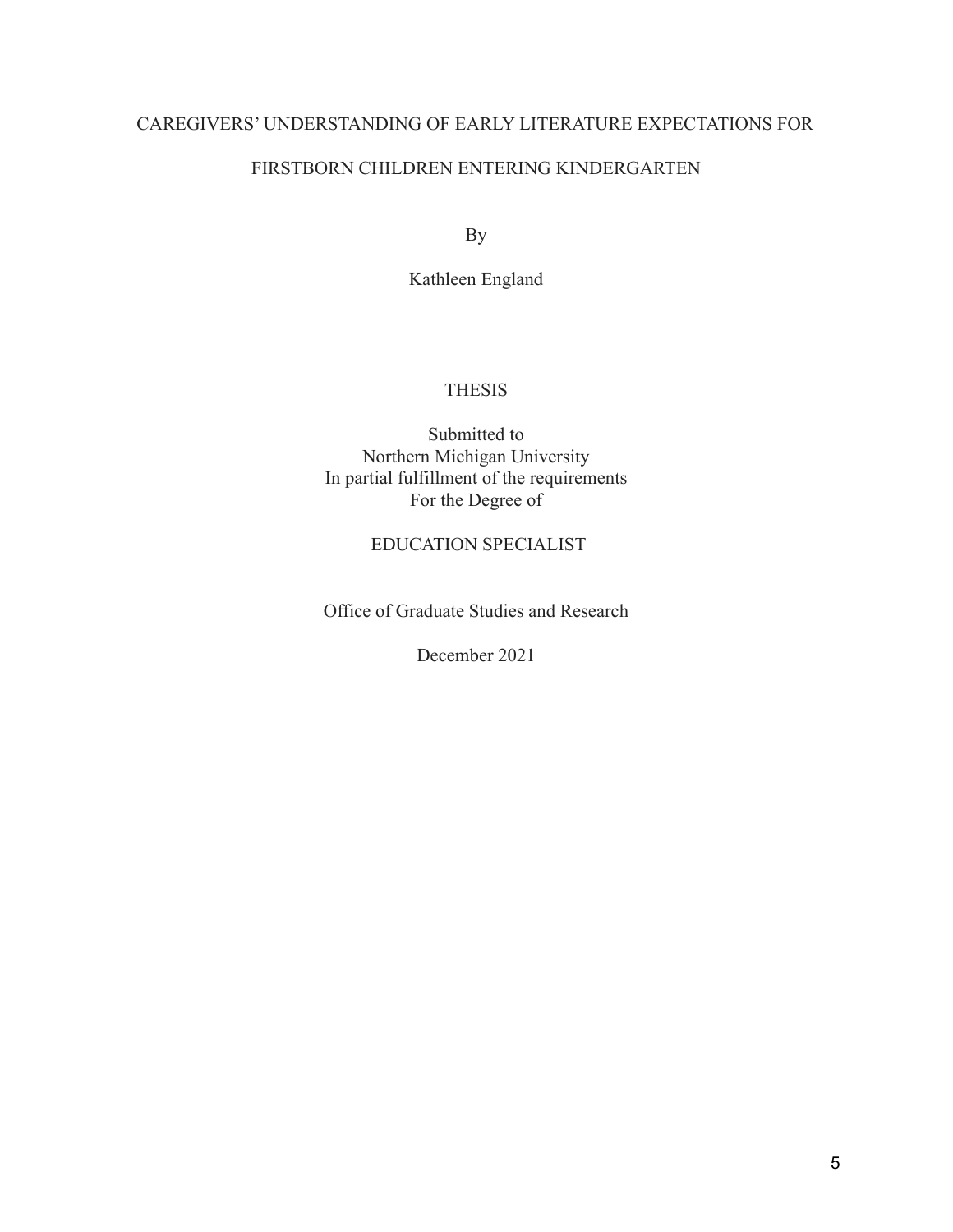#### **SIGNATURE APPROVAL FORM**

# CAREGIVERS' UNDERSTANDING OF EARLY LITERATURE EXPECTATIONS FOR FIRSTBORN CHILDREN ENTERING KINDERGARTEN

This thesis by Kathleen England is recommended for approval by the student's Thesis

Committee and Department Head in the School of Education, Leadership, and Public Service

and by the Dean of Graduate Education and Research.

| Bethney Bergh                                      | 04/05/2022 |
|----------------------------------------------------|------------|
| Committee Chair: Bethney Bergh, PhD                | Date       |
| theral (N                                          | 04/05/2022 |
| First Reader: Kristin White, PhD                   | Date       |
| kristen peterson                                   | 04/06/2022 |
| Second Reader (if required): Kristin Peterson, PhD | Date       |
| re Lubig                                           | 04/06/2022 |
| Department Head: Joseph Lubig, EdD                 | Date       |
| $\vee$ han                                         |            |
| Lísa Schade Eckert                                 | Date       |

Dean of Graduate Education and Research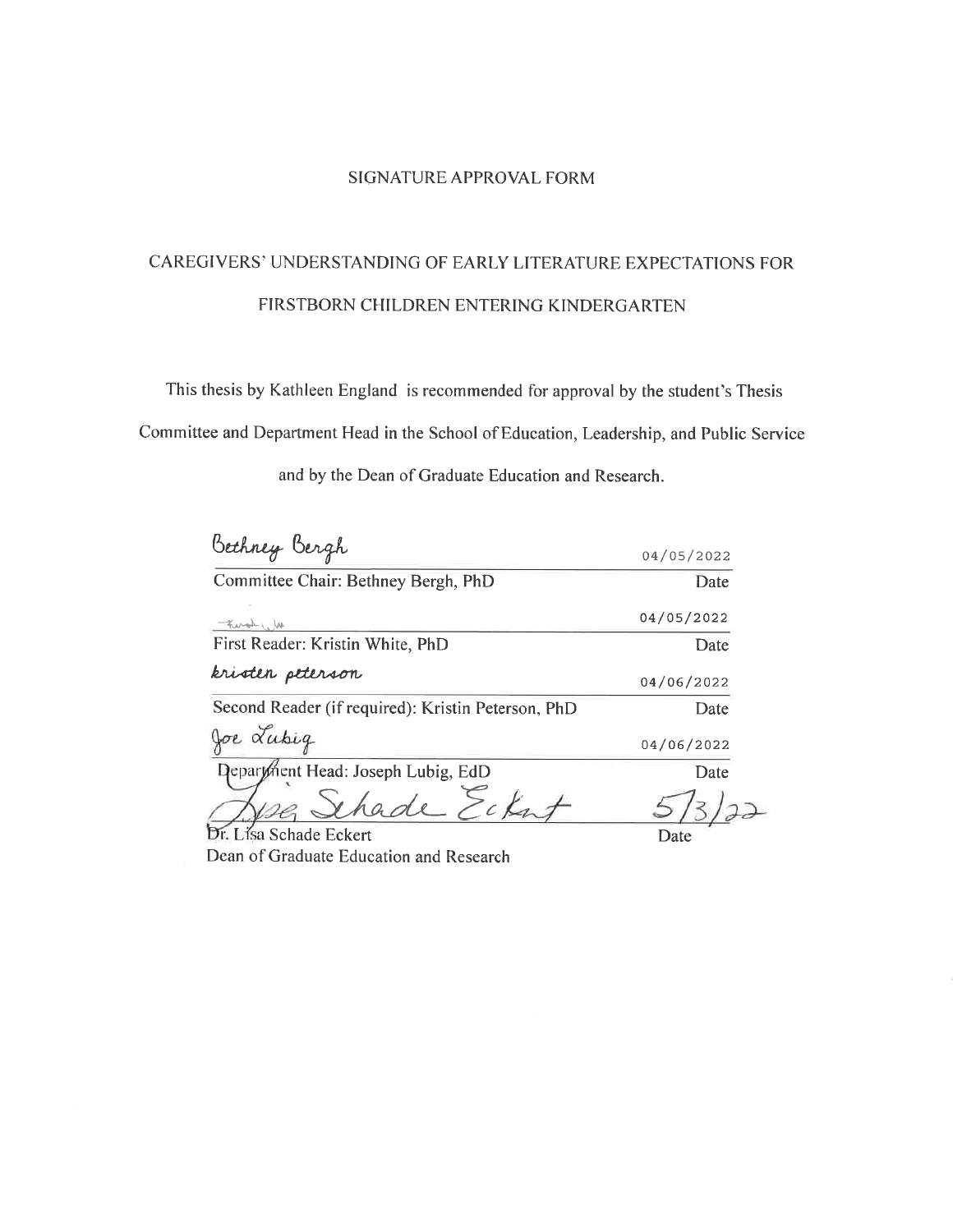Copyright by

# KATHLEEN ENGLAND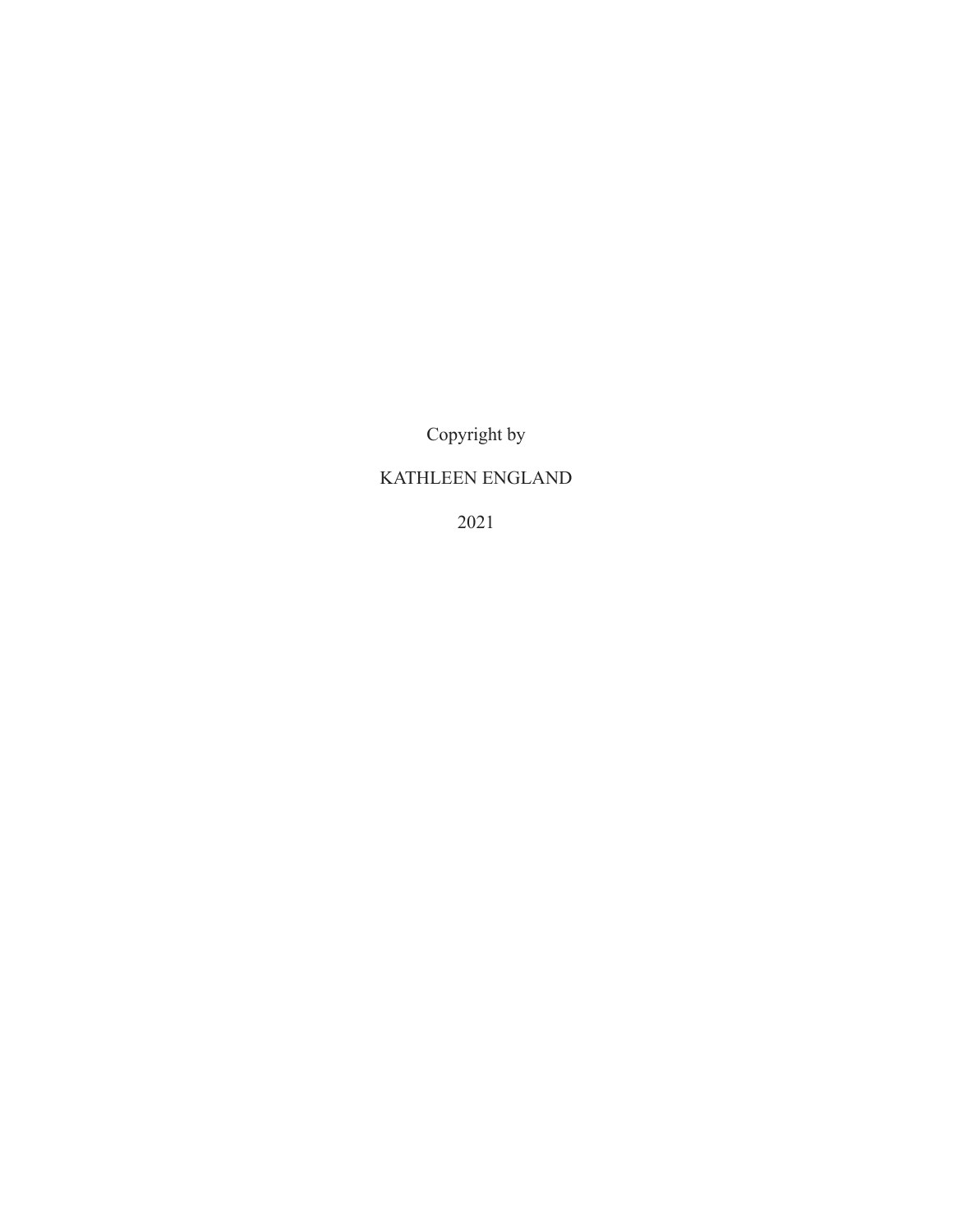#### ABSTRACT

# CAREGIVERS' UNDERSTANDING OF EARLY LITERATURE EXPECTATIONS FOR FIRSTBORN CHILDREN ENTERING KINDERGARTEN

By

#### Kathleen England

This qualitative phenomenological research was designed to develop an understanding of caregivers' understanding of early literacy expectations for their firstborn or only child as they begin their kindergarten schooling. This study consisted of seven participants and six interviews with caregivers that enrolled their children in the Archdiocese of Detroit Catholic Schools in Southeast, MI. With the findings of this study, school administrators and researchers alike may be able to find a deeper understanding in efforts to support their families as they begin their educational careers and establish a solid foundation for further growth and development.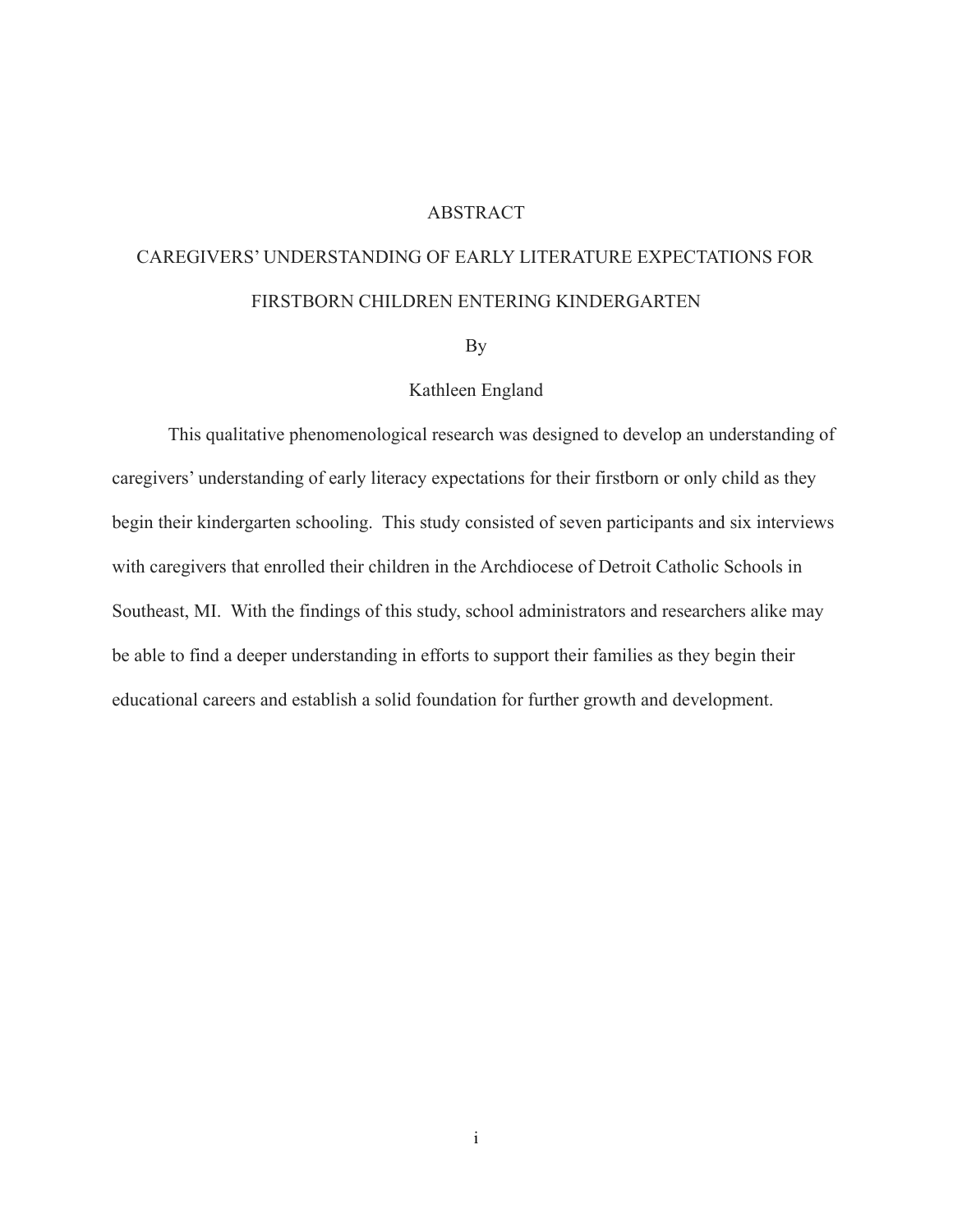#### **Acknowledgments**

First, I would like to thank my husband, Dylan, for consistently pushing for further growth and development. In addition, my parents for their dedication to a solid foundation of learning rooted in Catholic Schools.

To all of my professors in the School of Education, Leadership, and Public Service, I thank you for providing me with the guidance, growth, and care for my education that distance learners might miss. Never did I feel alone on my journey at Northern Michigan University.

To Dr. Bergh, thank you for your support and guidance through this wicked fast journey. Without your thorough dedication, my success lies in you, and I wouldn't be here without you.

Finally, to my thesis committee, Dr. Kristen Peterson and Dr. Kristen White, thank you for your support and suggestions during this research process.

This thesis follows the formatting prescribed by the Publication Manual of the American Psychological Association (APA), Seventh Edition.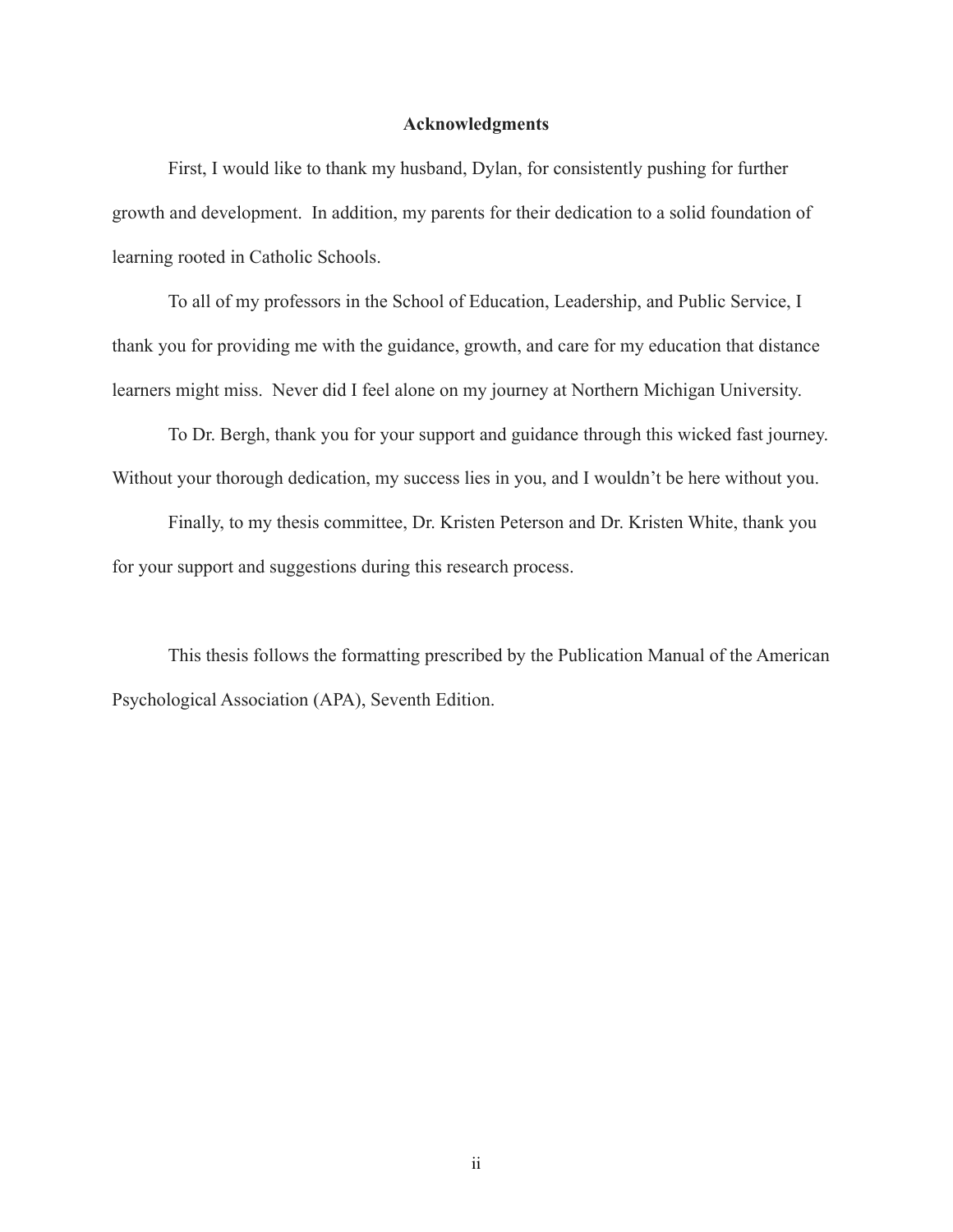# Table of Contents

What do you believe your child should be able to demonstrate as they enter their first kindergarten year? Be as specific as possible. …………………………………………..20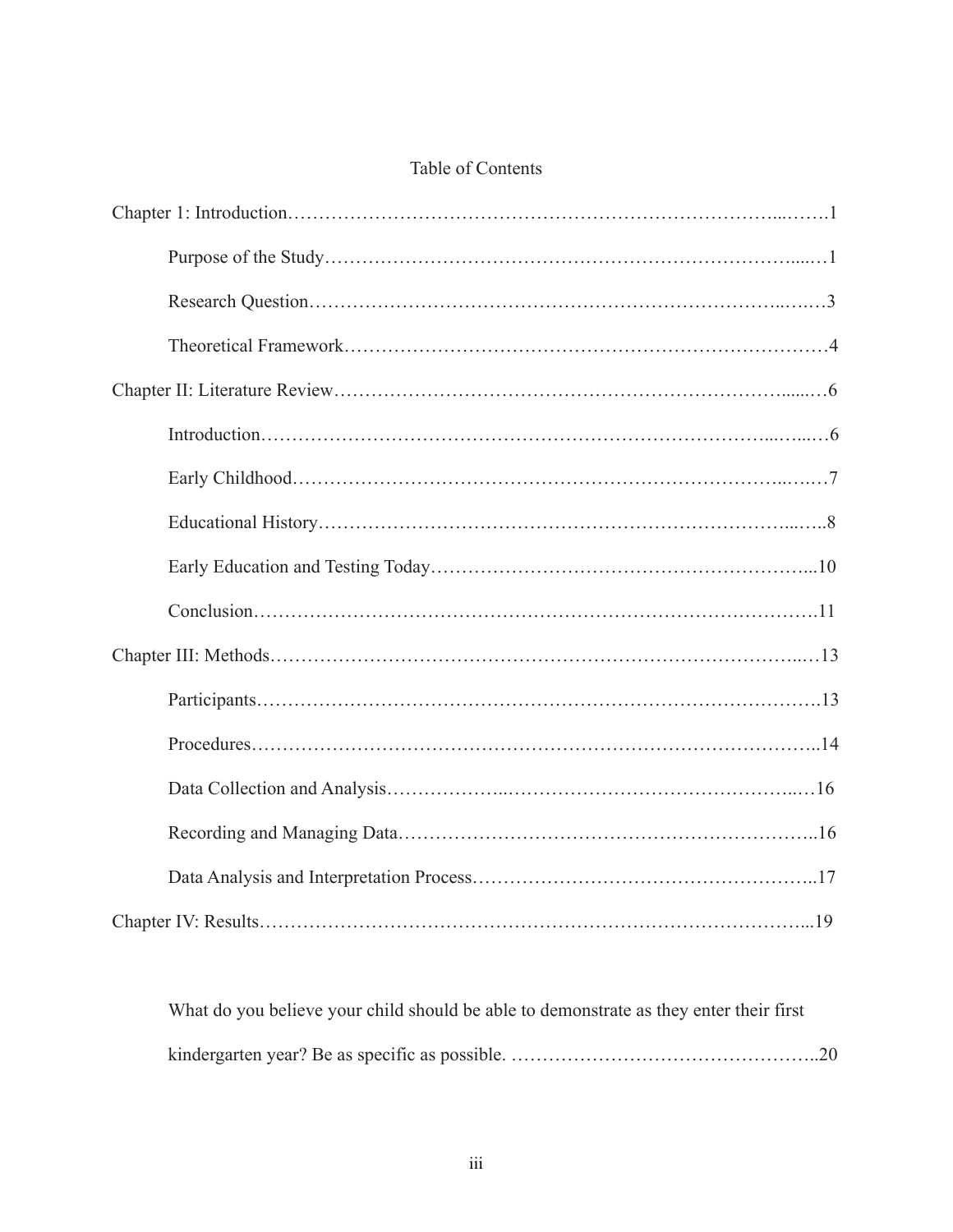| What do you believe a kindergarten day looks like? Be as specific as possible. 21     |
|---------------------------------------------------------------------------------------|
| Do you believe that your child is developmentally ready for kindergarten? Why or why  |
|                                                                                       |
| Do you have concerns about your child academically as they enter kindergarten? Why or |
|                                                                                       |
| What areas do you feel your child is strongest? Be as specific as possible24          |
|                                                                                       |
|                                                                                       |
|                                                                                       |
|                                                                                       |
|                                                                                       |
|                                                                                       |
|                                                                                       |
|                                                                                       |
|                                                                                       |
|                                                                                       |
|                                                                                       |
|                                                                                       |
|                                                                                       |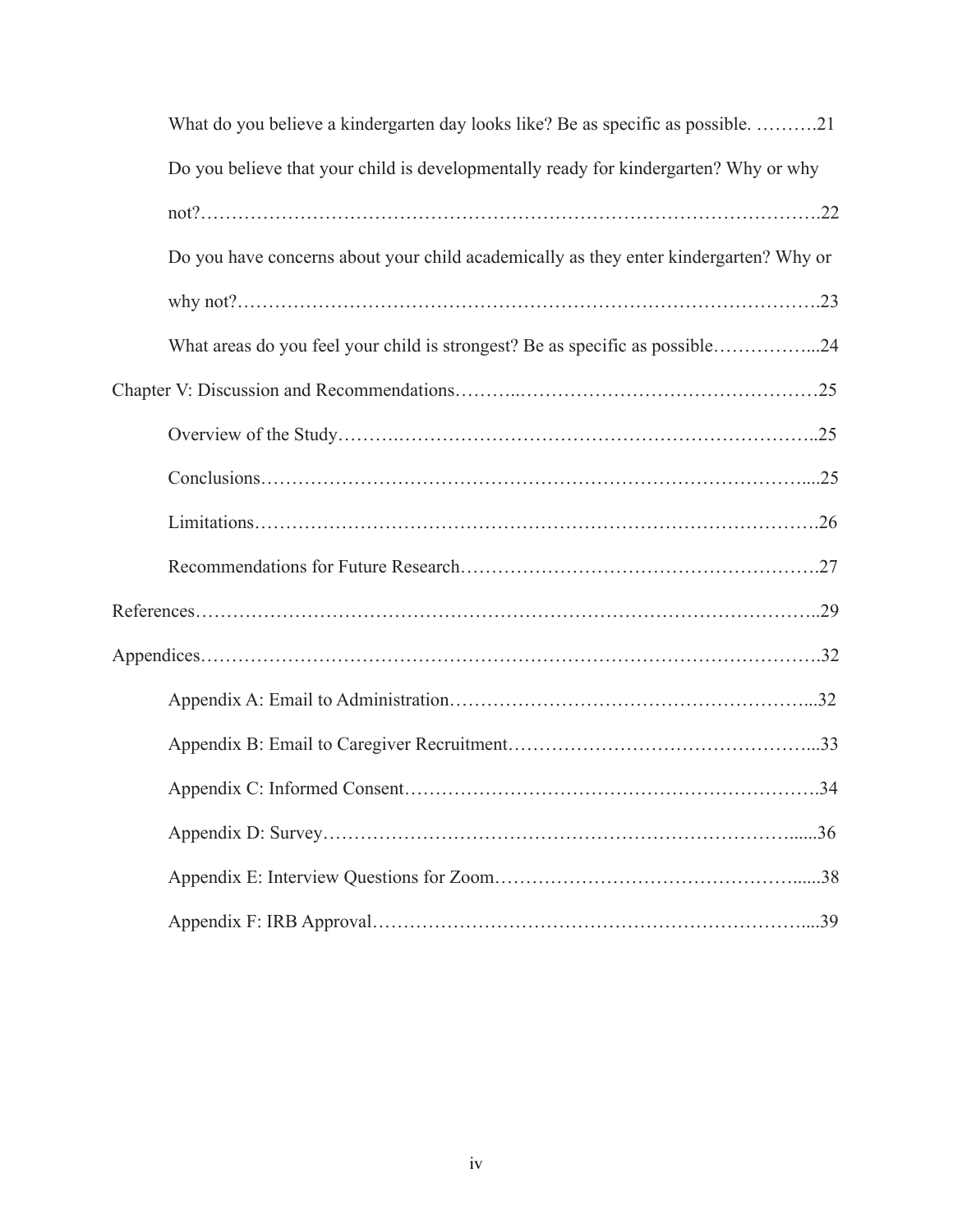## **INTRODUCTION**

The dynamic world of technology allows for an always engaged, always accessible stream of information. This allows anyone the opportunity to gather information and data as they see necessary. However, in the world of technology and social media, easily accessible information isn't always as factual as it is available. The result of this in the world of education is multi-faceted; caregivers can be faced with information overload, which may or may not be accurate, in addition to an overwhelming pressure for caregivers to fit a certain 'mold' of what their child should be learning by a certain age, regardless of developmental milestones or child readiness for certain skills.

Early learning theorists such as Jean Piaget (1896-1980), Erik Erikson (1902-1994), Arnold Gesell (1880-1961), and Lev Vygotsky (1896-1934), amongst others, established theories that help educators and caregivers alike understand how children learn and grow best. These theories and theorists serve as a guiding framework for early childhood curriculum development, best developmentally appropriate teaching practices, and how children learn and pass milestones in sequential order.

#### **Purpose of the Study**

Within the field of education, the world of early childhood education is still earning the respect of professionals in the field of education. Early childhood theorists laid the foundation of the best, developmentally appropriate sequential pathways for the evolution of the child and their ideal way to learn. This is important for caregivers to understand to best help their child reach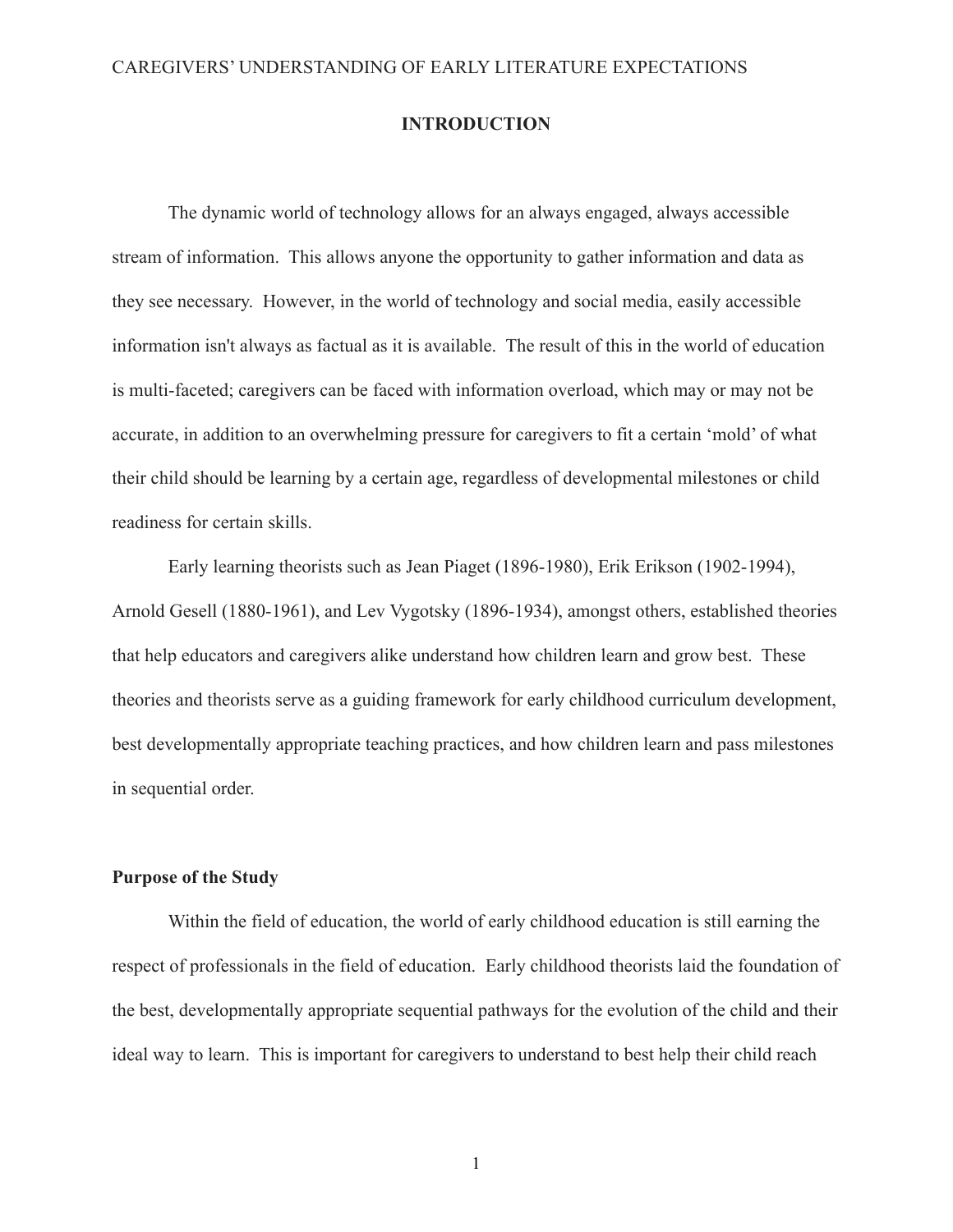success. Throughout this research, an understanding has been developed to best meet the needs of early learners through interviews, collection of caregivers' understandings surrounding their child's early learning, and identifying early learning theorists' understanding of how children learn best.

In a world of fast-paced immediate solutions, and a proud, overworked culture, the child can be easily lost. Many people pride themselves on the brink of exhaustion, working outside of their contractual hours and we wonder, *at what cost*? This trickle-down theory of exertion, which is explained with the onset of No Child Left Behind (NCLB, January 2002), part of the President George Bush era, pushed a giant shift in the educational area.

Over the past two decades, there has been a significant change in how and how much children learn. A journal publication from DeBray-Pelot and McGuinn (2009) notes how NCLB and political policymakers dove into a stronger educational reform.

Responding to the pressure of voters and an interest group environment in education that was more complex and less supportive of the old finance equity regime, national policymakers embraced the call for a more aggressive federal role in school reform. (p. 24)

However, there hasn't been empirical research that supports this topic, only theories. In efforts to support this, this study looked at the idea surrounding caregivers' understanding of firstborn or only children's literacy abilities concerning what they should be capable of demonstrating within the first quarter of their kindergarten academic year.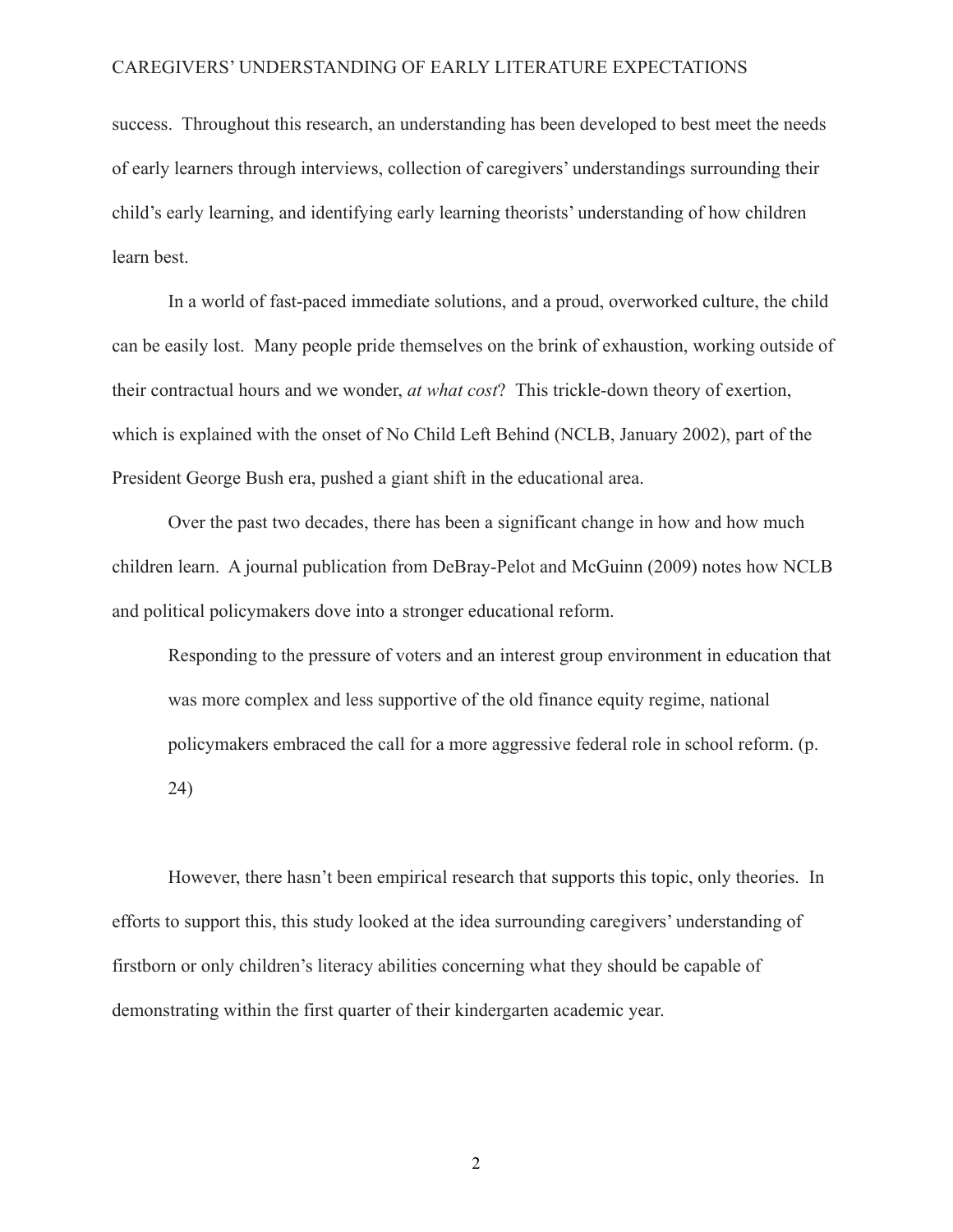As an early childhood educator, one's purpose is to support caregivers in their understanding of what is actually developmentally appropriate for their earliest learners. In a text from Copple and Bredekamp (2009), they discuss that "Developmentally appropriate practice utilizes child development theory to encourage teaching that emphasizes the young children's individual progress and learning based on their developmental areas in a way that speaks to 'the social and cultural contexts in which they live" (p. 10). Utilizing developmental theories is one concrete way to meet the needs of children where they are in their own unique stage of development.

The discussion this research sifted through surrounded the idea that children, regardless of policy change, still developed in relatively the same sequential order, per early learning theorists. The result of this is teachers meeting children where they are, curating their curriculum to best meet the needs of the learner, regardless of policy.

In addition to policy, caregivers were faced with mixed messages from colleagues, friends, and the ever well-informed social media outlets. The important note here is that while many people mean well with their information shared, much of the information shared is through anecdotal discovery, rather than through study and research. This research sought to uncover the understandings of caregivers as a means of recognizing what further information is needed to support their child within their first school encounter.

### **Research Question**

(1) What do caregivers of first-born children who are entering kindergarten understand in regards to their child's literacy abilities at ages five or six?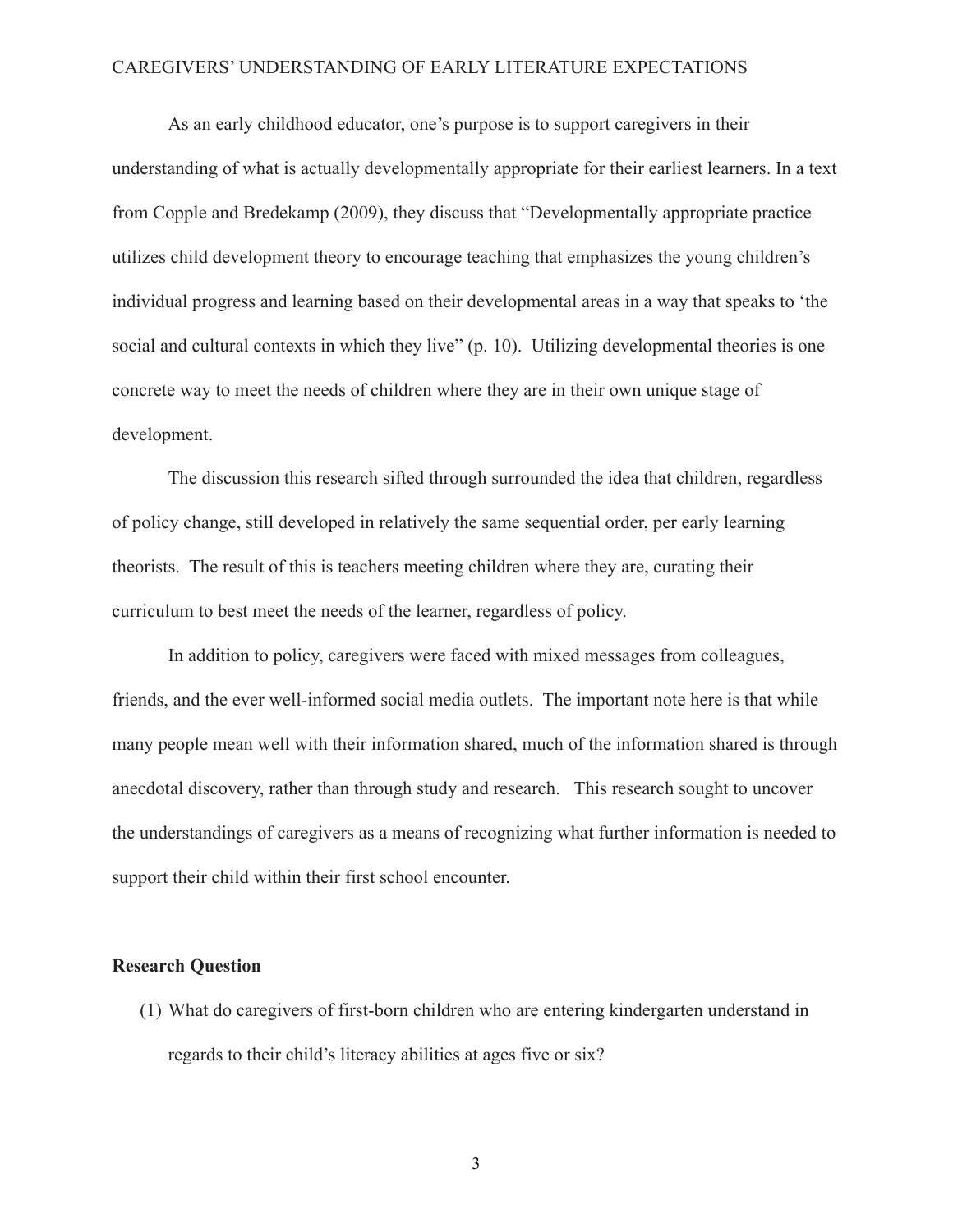(a) How do the understandings of caregivers align with the actual kindergarten literacy expectations in Michigan?

## **Theoretical Framework**

Utilizing early learning theorists' examples, a qualitative study was conducted. Based upon research pioneered by some of the most referenced early learning theorists, there appeared to be a gap in understanding. The missing concept of what is most appropriate for a child to be able to successfully perform upon entering a kindergarten classroom isn't crystal clear for caregivers and often left them wondering how to support their child in their earliest years of school.

Children follow a sequential approach to maturation and readiness, as identified by Arnold Gesell as the maturational-developmental theory. Gesell's theory surrounded ideas that "observed and documented patterns in the way children develop, showing that all children go through similar and predictable sequences, though each child moves through these sequences at his or her rate or pace" (Gesell Theory, 2012, para. 1).

While many theories support early childhood learning and development, most notably, Lev Vygotsky (1931-1997), guided this research. The sociocultural theory, developed by Vygotsky, focused on "how individual mental functioning is related to cultural, institutional, and historical context; hence, the focus of the sociocultural perspective is on the roles that participation in social interactions and culturally organized activities play in influencing psychological development" (Scott & Palincsar, n.d., para. 1). This context painted a framework for how kindergarten children are brought into school with varying experiences.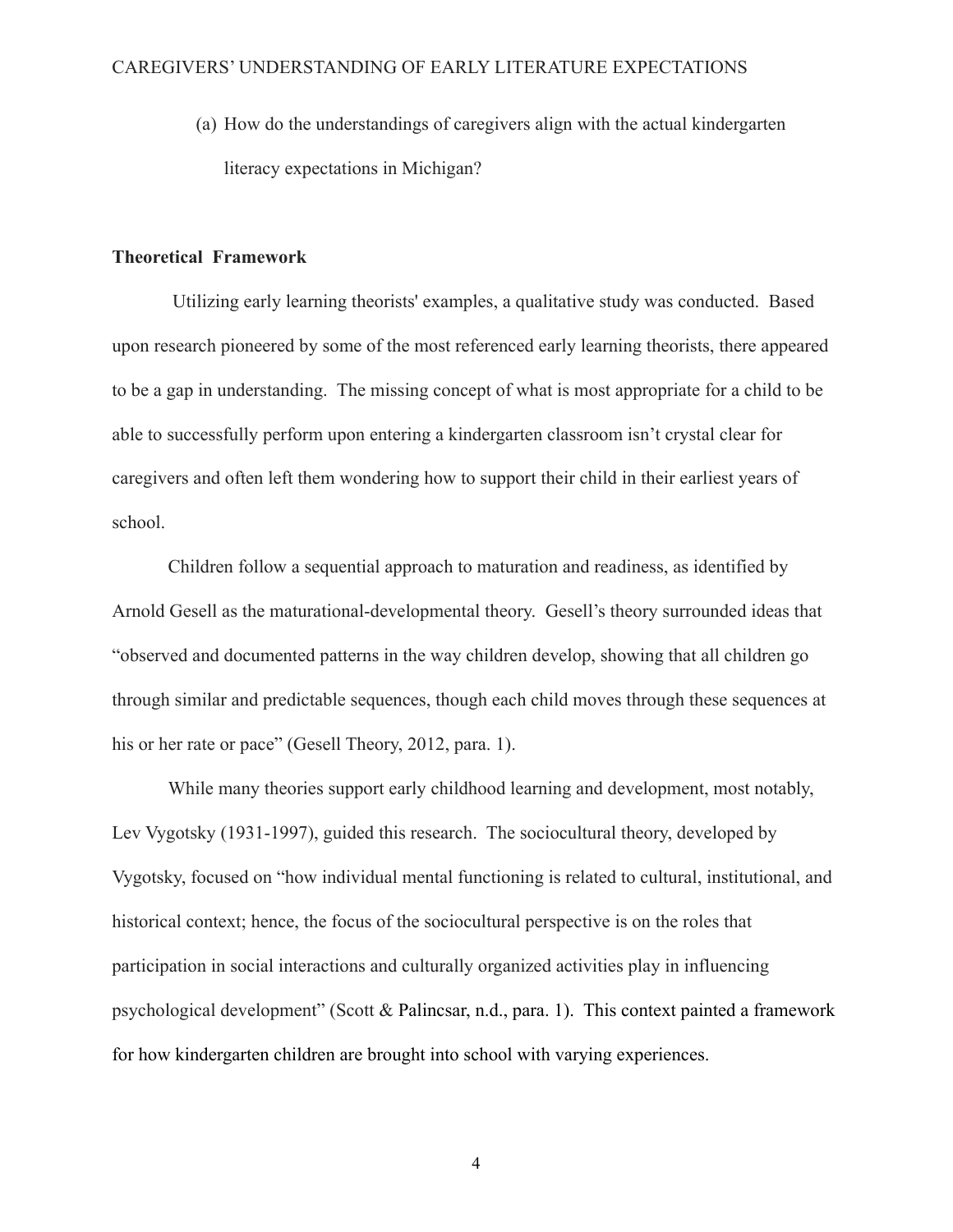Many different experiences all play an important role in how children develop and learn. In an article by Scott and Palincsar (n.d.), they discuss that "a sociocultural theorist, when interpreting a learning situation, might attend to the broader social system in which the learning is happening and will draw interpretations about an individual's thinking and development based on his or her participation in culturally organized activities" (para. 17). With different social and cultural experiences, levels of education, and development opportunities, children draw on their experiences, contributing to the vast dynamics in the new world of kindergarten.

Within the classroom, kindergarten teachers hold a certain level of accountability for what children should be able to successfully demonstrate an understanding of within their first quarter of schooling. In comparison, it is believed that caregivers of children who are their first, or only to enter school, are faced with the reality of social expectations that are not realistic to the child's nature of natural progression in their development, leaving them in a state of confusion, only wanting what is best for their learner. With many different aspects of children's early development contributing to their growth, kindergarten teachers are faced with many different learners and their abilities.

Through thorough research of journal articles, the specific topic of caregiver's understanding, in comparison to teachers' expectations, was exhausted. This specific search warranted findings (but not limited to) of positive transitional experiences of students when moving into kindergarten, and kindergarten readiness in conjunction with race, ethnicity, and development (Takriti, 2020; Diamond et al. 2010).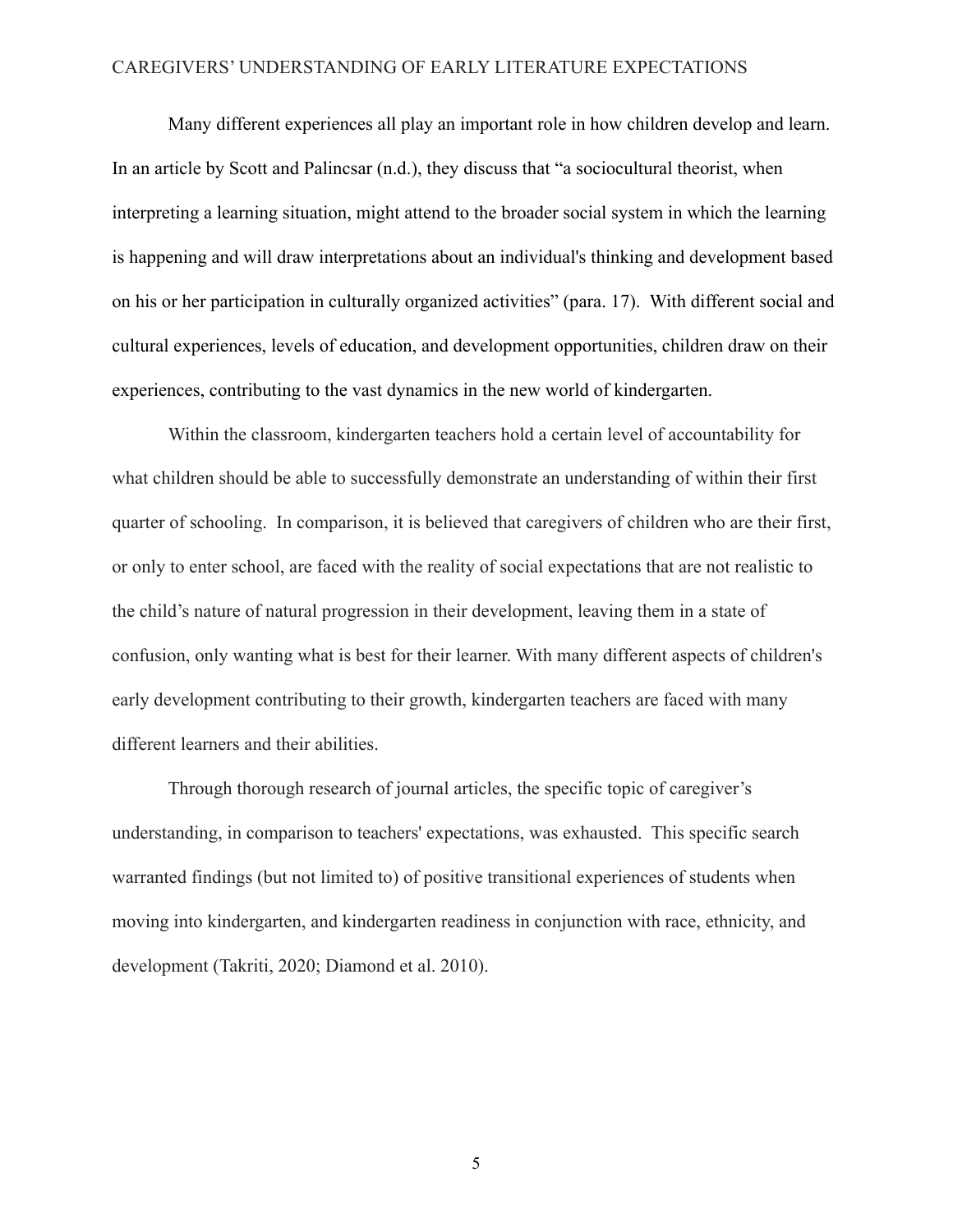### **LITERATURE REVIEW**

## **Introduction**

This study encompassed the discrepancies in the understanding of developmentally appropriate practices in conjunction with a caregiver's understanding of kindergarten readiness. Preparedness for kindergarten starts in the home, and is built upon in prekindergarten schooling and solidified in the kindergarten year. However, there appeared to be many differing opinions about what a five or six-year-old child should be able to do upon entering their first formal kindergarten schooling.

With multiple streams of information in the world, at times, it can be difficult to see through the muddiness and understand what is the truth. Caregivers appeared to face the same struggles when it came to their child's growth and development. Information on how children learn best, what they need to know for school, and how they should learn information is presented in blogs, advertisements, and on various social media platforms. However, the information presented is often subjective, or strategies that worked for a specific family; not necessarily rooted in research.

When a child reaches the age of five or six, they typically enter kindergarten. For some children, it is their first formal encounter with schooling while others may have a year or even two of preschool experience. With this in mind, kindergarten teachers receive an influx of children who vary significantly in all areas of development. Caregivers only want what is best for their child, and have provided varying levels of what one might refer to as school readiness, in efforts to prepare them for their first encounter with school.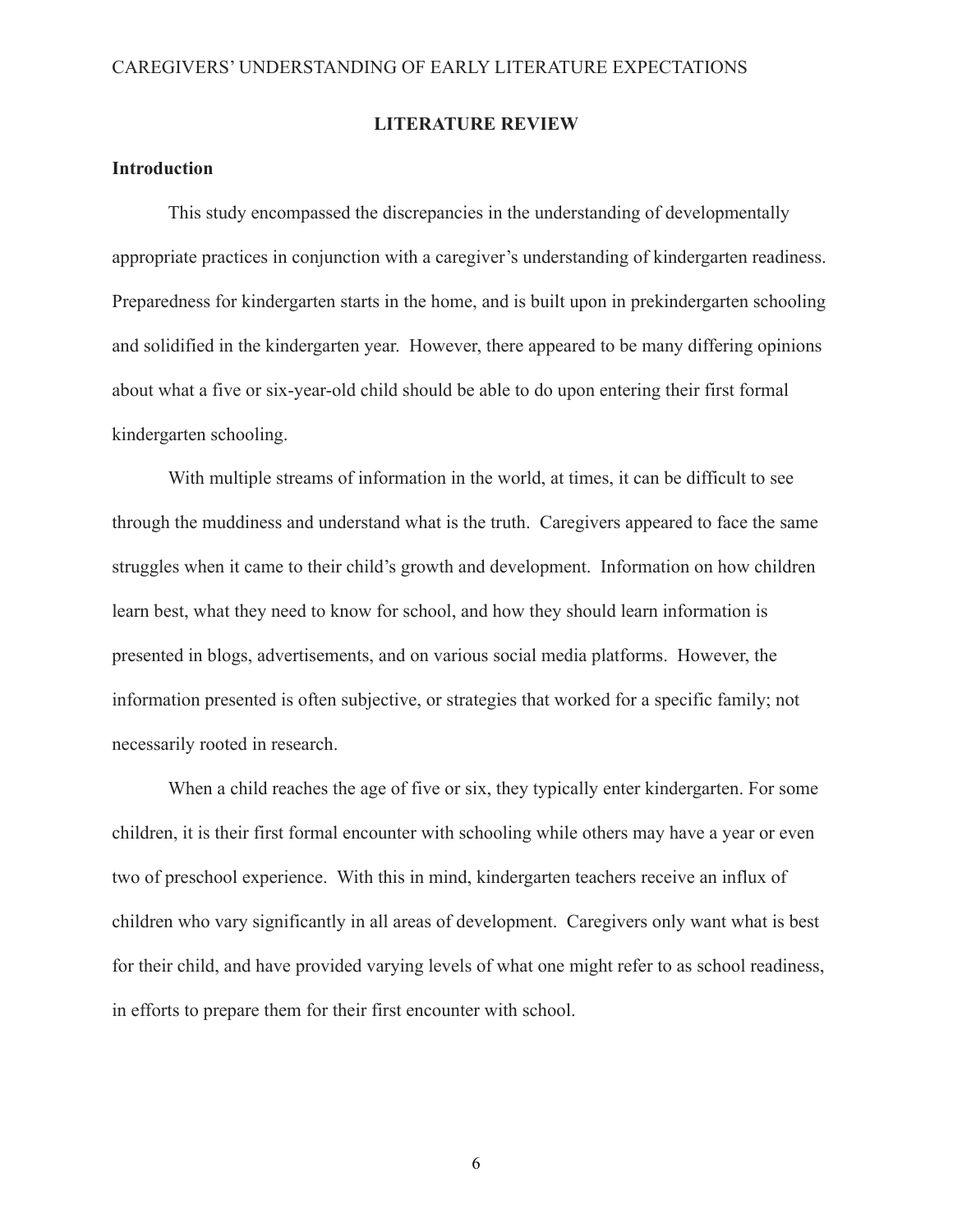With these avenues in mind, in conjunction with subjective information streams caregivers have about teaching their child, there was a significant difference in what caregivers thought their child should be capable of. Through the lens of the caregiver, this research looked into what caregivers thought their child should know in regards to literacy standards within the first quarter of kindergarten.

#### **Early Childhood**

The early years of a child's life are some of the most critical concerning their early development and lifelong learning abilities. The Center for High Impact Philanthropy (n.d) defines early childhood as, "Early childhood comprises a number of life stages, marked by developmental milestones. Here, we define early childhood as the period from birth to age eight, although we also recognize the importance of quality prenatal care in early childhood outcomes" (para. 1). From the moment a child is born through third grade is equivalent to roughly 2,920 days. Third grade in this matter is significant because "age eight corresponds to third grade, a critical year for mastery of the reading skills upon which further learning will build and a reliable predictor for future education success" (The Center for High Impact Philanthropy, n.d., para.1). Within this large frame of time, synapses are formed, connections are made, and the foundational building blocks of a child's life are laid. Setting children up for success starts early and continues well into their later years.

Foundations are what structures are built upon. According to Merriman-Webster (2021), a foundation is "a basis (such as a tenet, principle, or axiom) upon which something stands or is supported" (para. 2). If the foundation isn't laid well, the structure will not be as strong as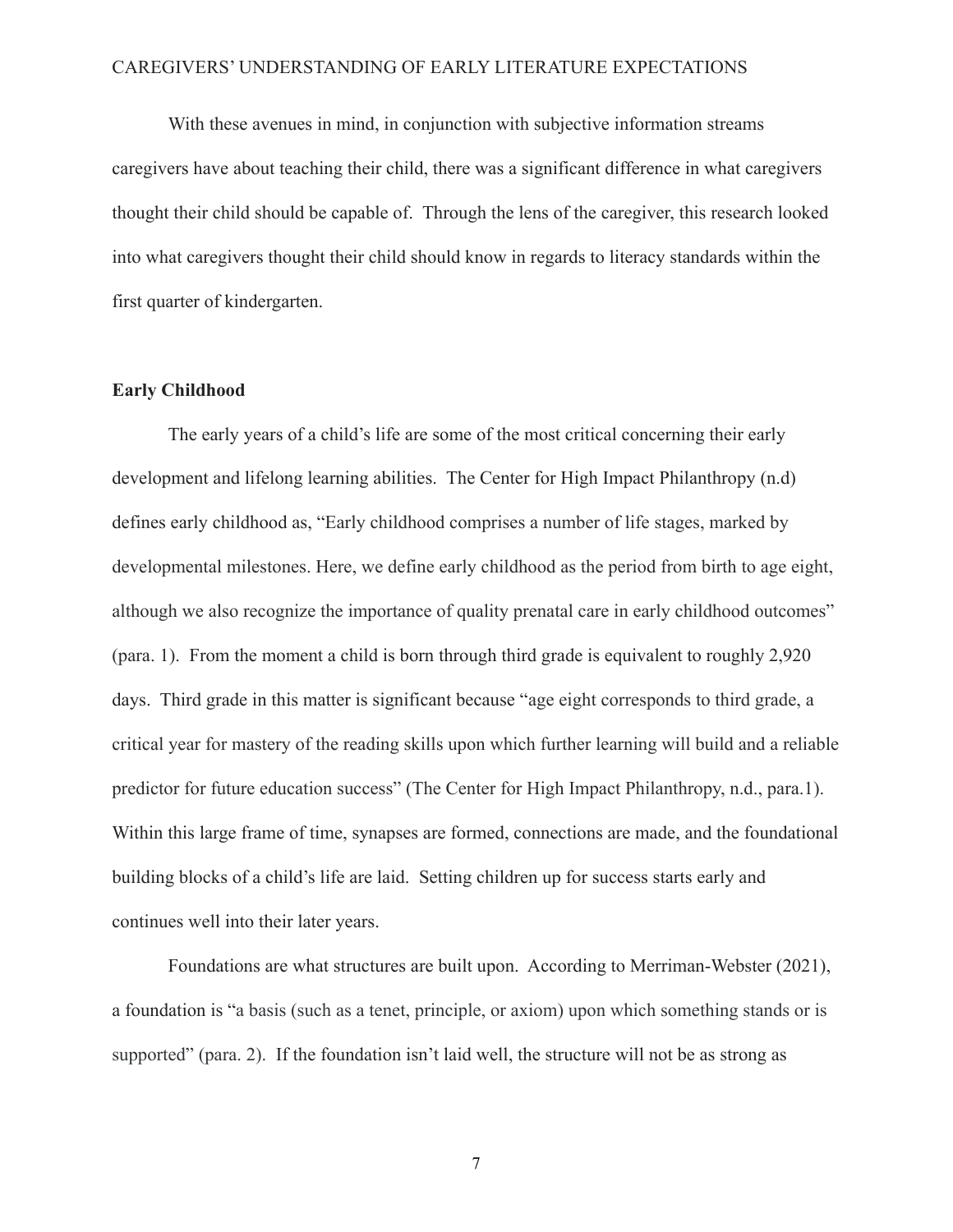others. This foundation that is built within the early years of a child's life is what will set them up for academic endeavors in the future.

Another significant aspect of a strong, early childhood foundation, is the caregivers that were responsible for their child's early learning. In a recent longitudinal study, Sheridan et al. (2020), notes:

Parents play a critical role in the early learning and development of their children. They create opportunities for children to explore their environments and interact meaningfully with people and objects. They provide a context within which cognitive, social, emotional, behavioral, and physical development can be stimulated. ( p. 365)

Within the early years, it is both the caregivers who begin to establish the foundation, followed by collaborating with teachers to build upon their child's learning.

#### **Educational History**

Through teamwork and understanding, caregivers can work alongside teachers to best support their children as they begin their early learning experiences.

Our progress as a nation can be no swifter than our progress in education. Our requirements for world leadership, our hopes for economic growth, and the demands of citizenship itself in an era such as this all require the maximum development of every young American's capacity. The human mind is our fundamental resource. (Kennedy, 1961, para. 1)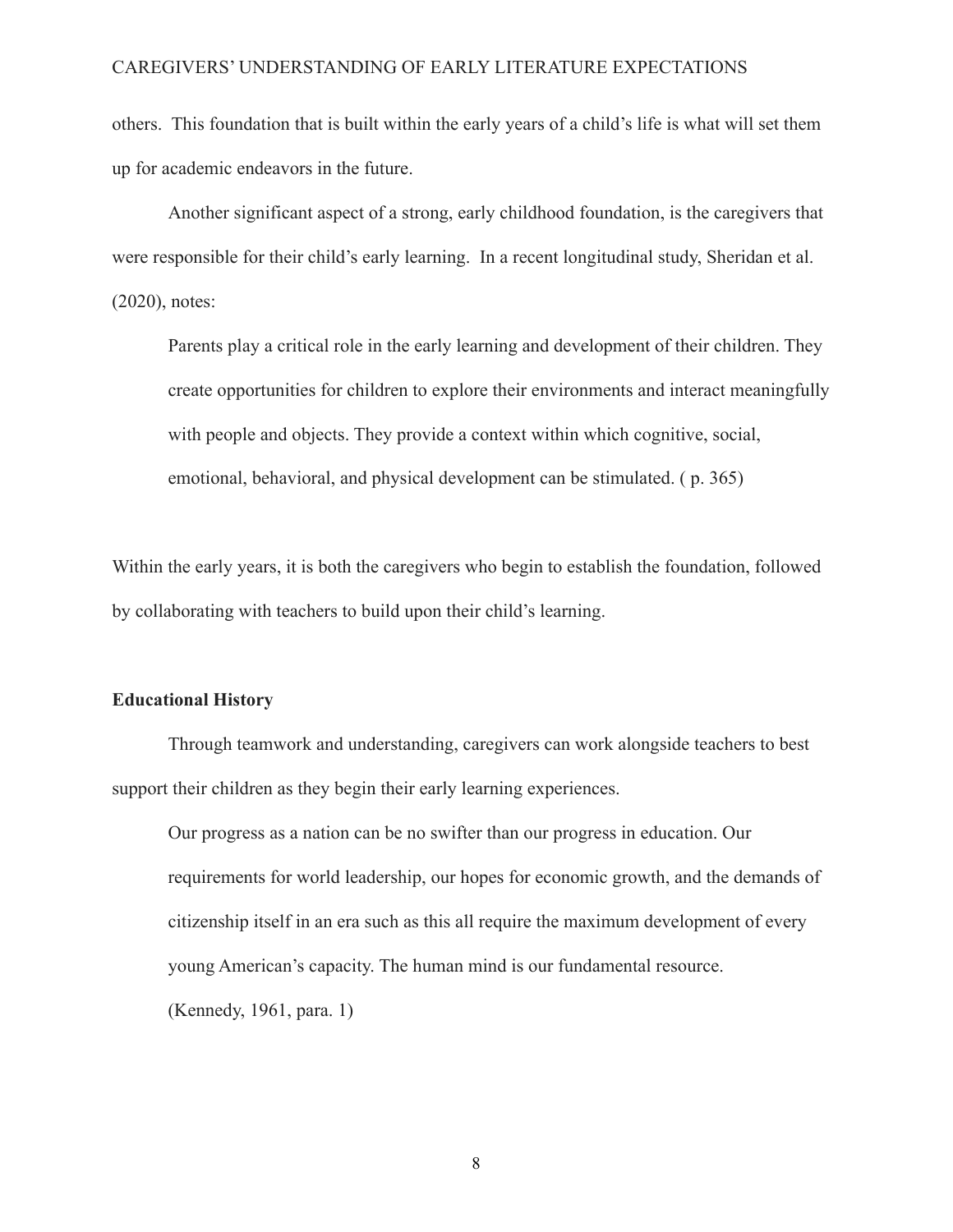Education is the cornerstone for further development; it all starts in the earliest years of a child's life. Early educational theorists are some of those who shaped early childhood education into what it is today. Well experienced psychologists such as Jean Piaget, Noah A. Rubin, Arnold Gesell, and Lev Vygotsky paved a trail for early childhood that has continued to remain current and relevant. While these theorists are just some of those who paved the way for early childhood education, they all share a very similar message while complimenting each other's theories. The child continues to develop at an invariant rate, regardless of when and where they are born.

A child's cognitive development is not just about acquiring knowledge, the child has to develop or construct a mental model of the world. Cognitive development occurs through the interaction of innate capacities and environmental events, and children pass through a series of stages. (McLeod, 2020, para. 1)

Children are not able to skip stages and they advance through these stages at different rates, however, they are not able to advance past one stage without the other.

With children progressing through Piaget's four stages of cognitive development at different rates and levels of maturation, caregivers and educators must continue to meet the needs of the children where they are. Early childhood education is not a one size fits all approach, but rather, it is about meeting each individual child where they are developmentally, and teaching them to their unique and individual needs. One author notes on early education, cognitive-developmental "The clear implication for education and teaching is that a reflective analysis of Piaget and other cognitive developmental theorists' function when application of that translation to education in general and early childhood education in particular, is required"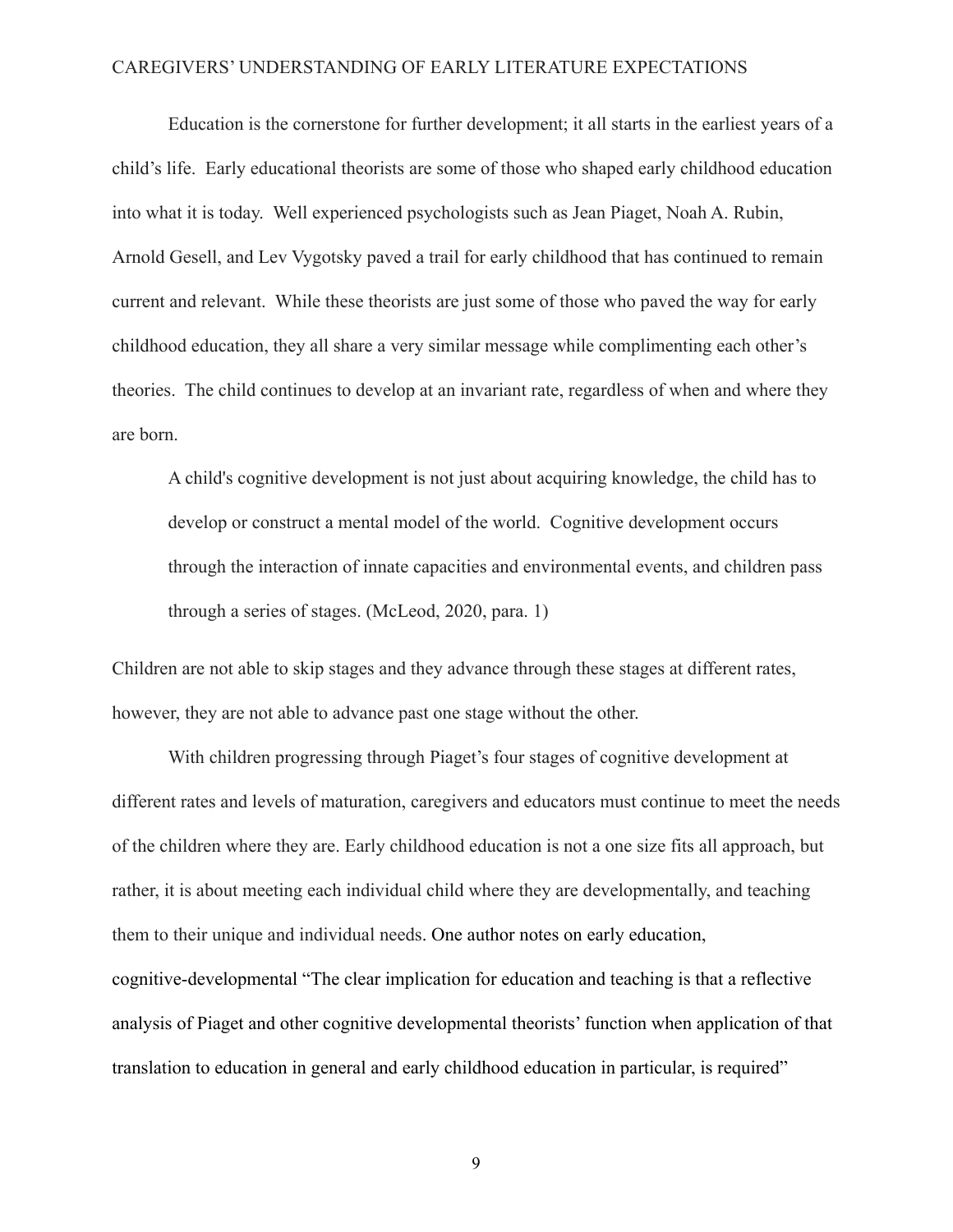(Tyler, 2012, p. 7). The important note here in regards to early learning theorists is that taking the whole child and their learning needs into account is necessary for educational growth and development.

## **Early Education and Testing Today**

Through extensive research, a minimal discovery was found surrounding this topic of how caregivers truly understand what is important for their child to understand when entering kindergarten in regards to their firstborn child. It's important to note that "given that caregivers are among the primary influencers of children's early learning across pre-k to kindergarten transition, it is important to understand their engagement during that period" (Sheridan et al., 2020, p. 365). As caregivers are typically the primary influencers, they are often inundated with information from various social media outlets, blog posts, or different articles that are not connected to the research. Thus, caregivers are often swimming in the information that is convoluted, leading them in directions that are not necessarily developmentally appropriate. With this statement in mind, caregivers are the first teacher a child has in their life. It would be proactive to provide education for them to further develop into their early years in school.

With caregivers playing such a critical role in their child's early development, it appears that many are just unsure how to best support their child. Caregivers that are specifically teaching their firstborn child, or their only child, are essentially building the plane as they fly it. Allowing caregivers to learn and develop themselves along with their children could serve purposefully for children, caregivers, and their educators.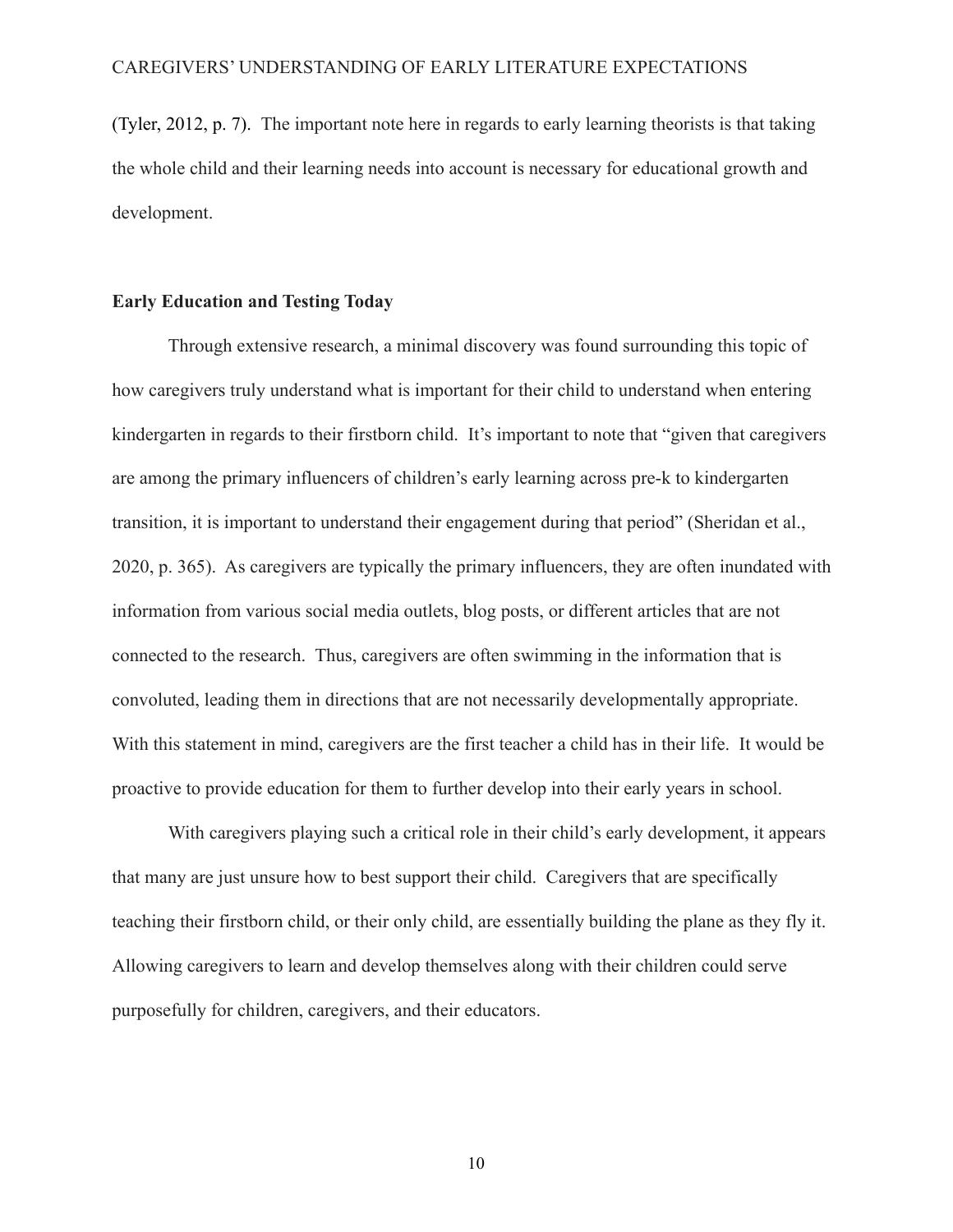Through the implementation of the "No Child Left Behind Act" signed into effect in January of 2002, a major shift in education happened. When NCLB was signed into law schools and teachers now had an unequivocal undertaking to prove their teaching and their schools as 'successful'. This shift of focus at both state and federal levels heavily influenced kindergarten teachers as the pressure from policy elicited changes within the classrooms, and a push for the child to learn quicker and sooner than developmentally ready also took place. Keeping in mind, the child still has not changed, even though the expectations have.

Rather important factors in both kindergarten and school readiness are birthdays in relation to school start days. Children entering kindergarten all enter at developmentally different levels, some turning six within the first days, while some within the last days of their academic year. It's not necessarily important to know ahead of time what a child is capable of doing upon arrival of kindergarten, but rather their biological growth which will determine their abilities to learn once in school.

## C**onclusion**

Understanding the needs of children and ensuring that kindergarten teachers, and the schools, are ready to meet the needs of the child, and not the other way around. Hustedt notes: "Kindergarten has historically emphasized child-centered and play-based approaches, though reform efforts have been accompanied by significant changes in instructional practice" (2018, p. 53). Many caregivers have had kindergarten experiences that align closely with Hustedt. Through this shift, increasingly there has been a push for standardized testing, a heavy focus on academics, and a lack of social-emotional focus and play-centered learning. A completely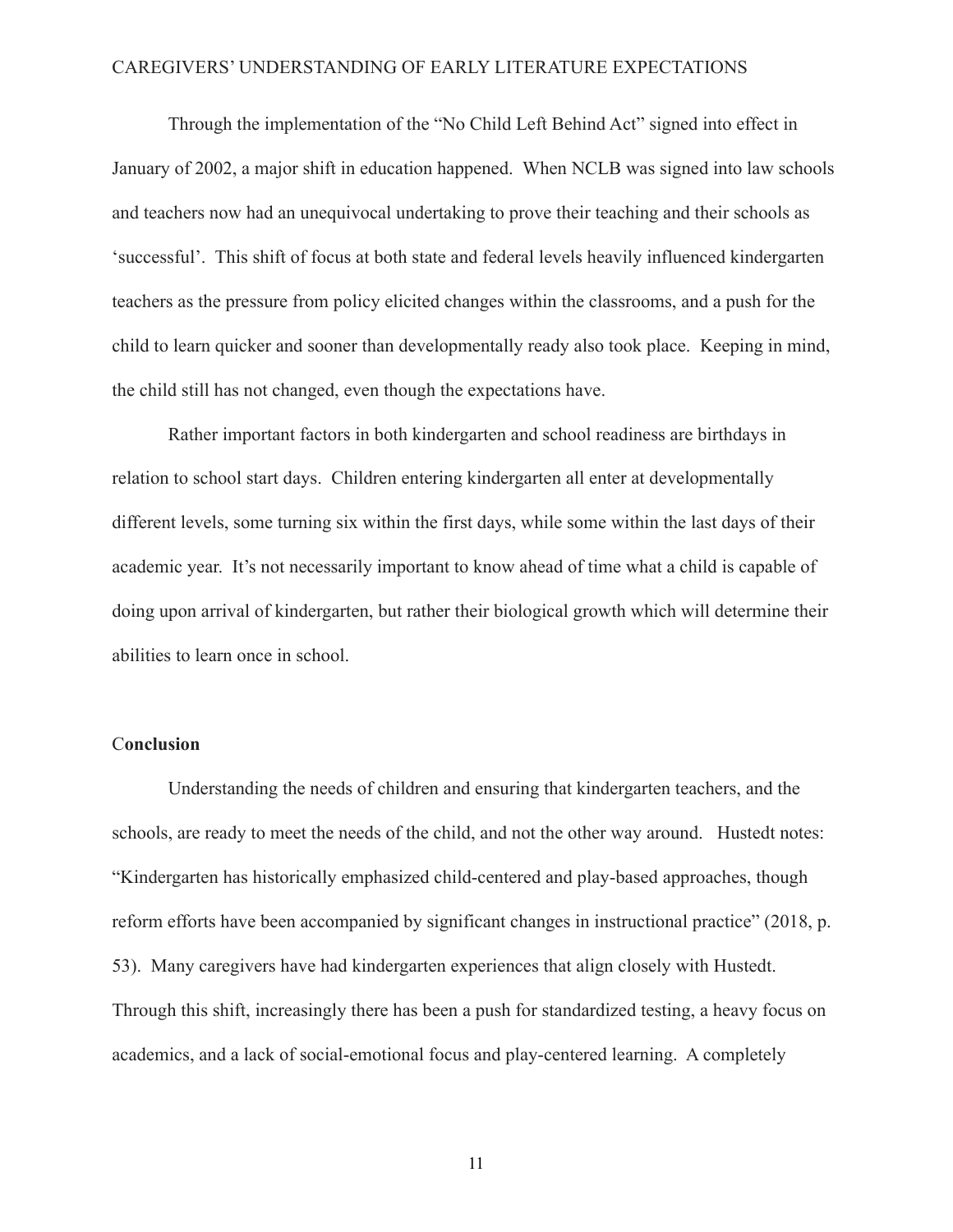different world than what most caregivers know kindergarten to be, solely from their personal experiences.

Traditional early childhood assessment practices focused on informally collecting data through observation and questioning. The current kindergarten trend of collecting data on a larger scale is much different from the play-based learning approach that once balanced the curriculum of kindergarten. "Tensions regarding child assessment in kindergarten reflect larger struggles between developmentally appropriate practice for young children and the more structured, didactic approaches to instruction typically more common for older children" (Hatch, 2005, p. 53, as cited in Hustedt et al., 2018).

The concern for improving the success of school children in learning to read has led increasingly in the last decade to suggestions that formal reading instruction should begin earlier, moving that instruction from the primary grades down into the kindergarten and pre primary grades, which is not considered to be developmentally appropriate. (Saracho, 2017, p. 302)

The change in teaching practices and initiating curriculum sooner than developmentally ready put children at risk of being labeled 'at or below grade level' whereas twenty years ago, the same child would be labeled as 'developing as expected'.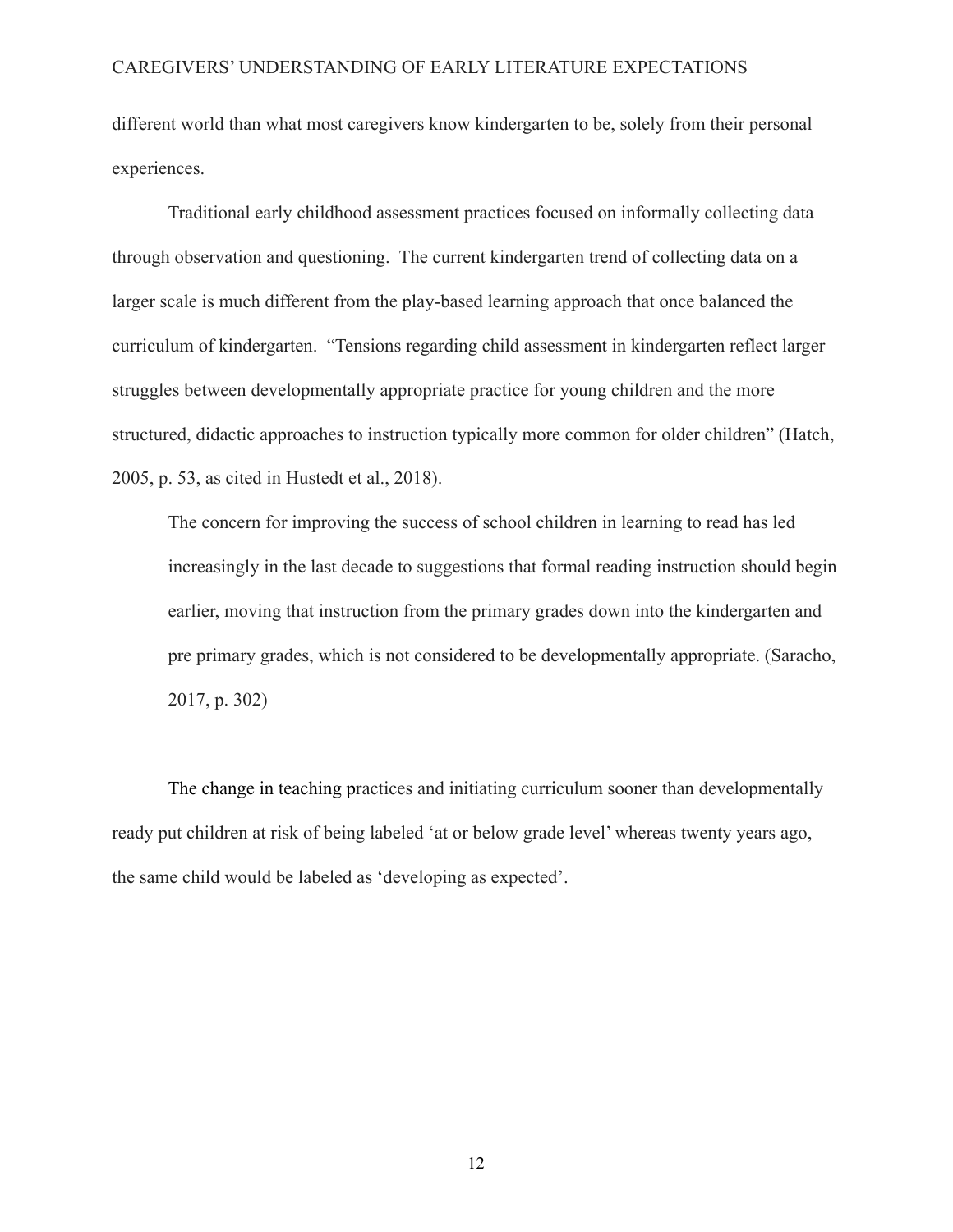#### **METHODS**

In this chapter, the methodological framework for research is outlined, including the design of the research, participants of the study, and the procedures followed. This study follows a qualitative design. Creswell (2015) explains the characteristics of a qualitative study, such as: "collecting data based on words from a small number of individuals...analyzing the data for description and themes...interpreting the larger meaning of the findings...and including the researchers' subjective reflexivity and bias" ( p. 26). These key characteristics allowed the researcher to gather the necessary data needed to complete this research.

Through a qualitative study, the information gathered through interviews can now help both caregivers and teachers gain a better understanding of what children between the ages of five and six understand upon entering school. In addition, it also assisted to paint a picture of what caregivers need to understand to be successful in supporting their child's early literacy experience.

## **Participants**

Participants in this study were caregivers of children who are their oldest, or only child, entering their first year of kindergarten. The caregivers varied in age, however, the children were between the ages of five or six; depending on when their birthday falls in the academic year. All children in the state of Michigan must be the age of five, on or before September 1, 2021, to enroll in kindergarten unless a waiver is granted: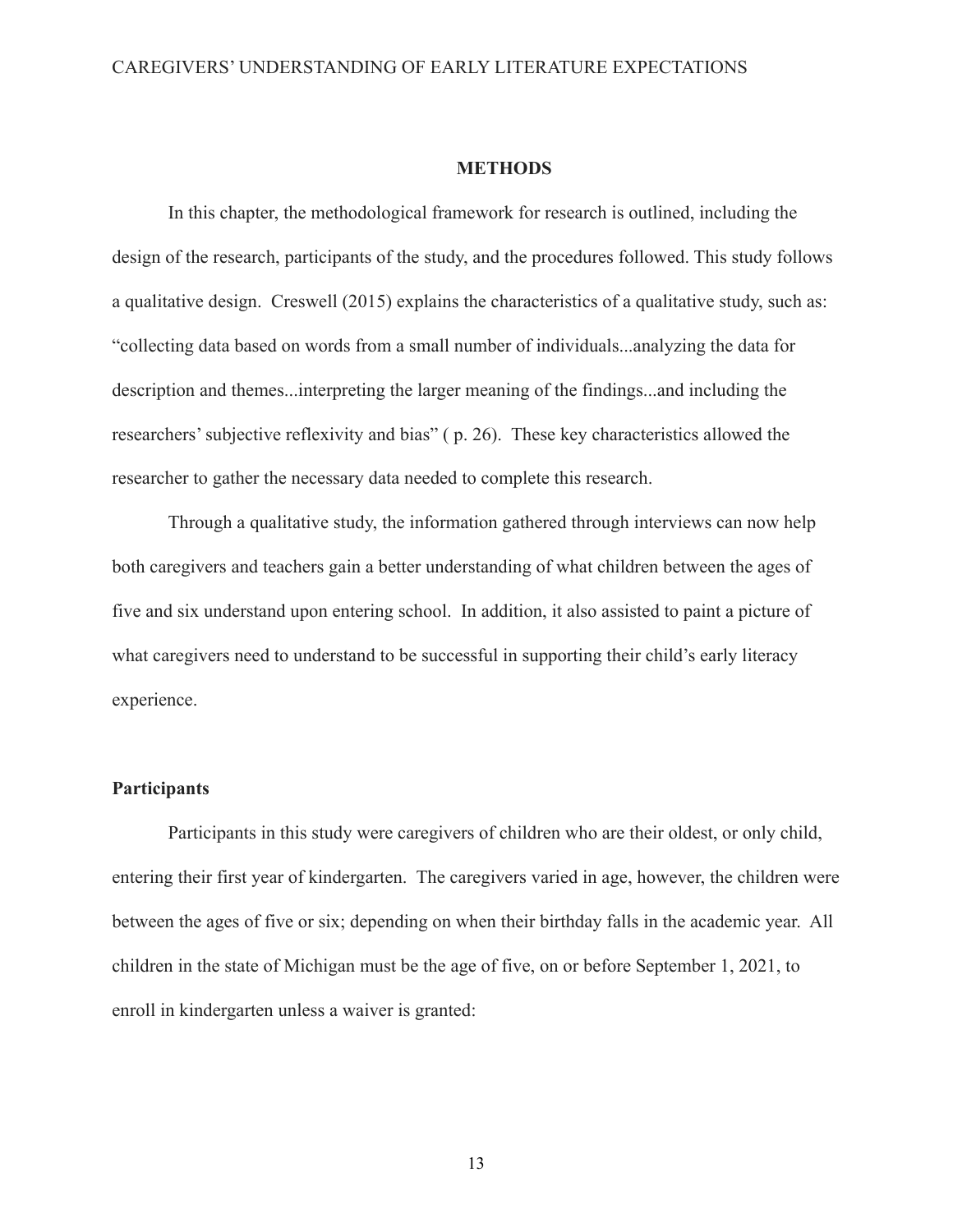Beginning with the 2015-2016 school year, a child who resides in the school district may enroll in kindergarten if the child is at least 5 years of age on September 1 of the school year of enrollment. For the district to be eligible to count the pupil in membership and receive state aid, the pupil must meet these age requirements [MCL 388.1606(4)].

(Michigan Department of Education, 2014, p. 1)

This specific group of participants enrolled their child in schools within the Archdiocese of Detroit, located in Southeast Michigan. Before the start of the study, the research considered the use of snowball sampling to acquire participants. Creswell (2018) defines snowball sampling as "a form of purposeful sampling that typically proceeds after a study begins and occurs when the researcher asks participants to recommend other individuals to be sampled" (p. 209). In this specific research, snowball sampling did not occur.

Participants attended schools in the surrounding Southeast area and varied in demographics, educational status, and financial status. This group of participants was selected because it was believed that they would provide a range of information, based on each family's experiences, and provide the most diverse data to be analyzed in this research paper.

## **Procedure**s

Requests for participant participation were emailed (see Appendix A) to principals within this specified diocesan area. Principal emails were acquired through the associate superintendent, who approved researching within this area. Emails, with attached information for the study, were sent to principals to forward along to their kindergarten families, permitting their interest in participation (see Appendix B). The email clearly outlined if families were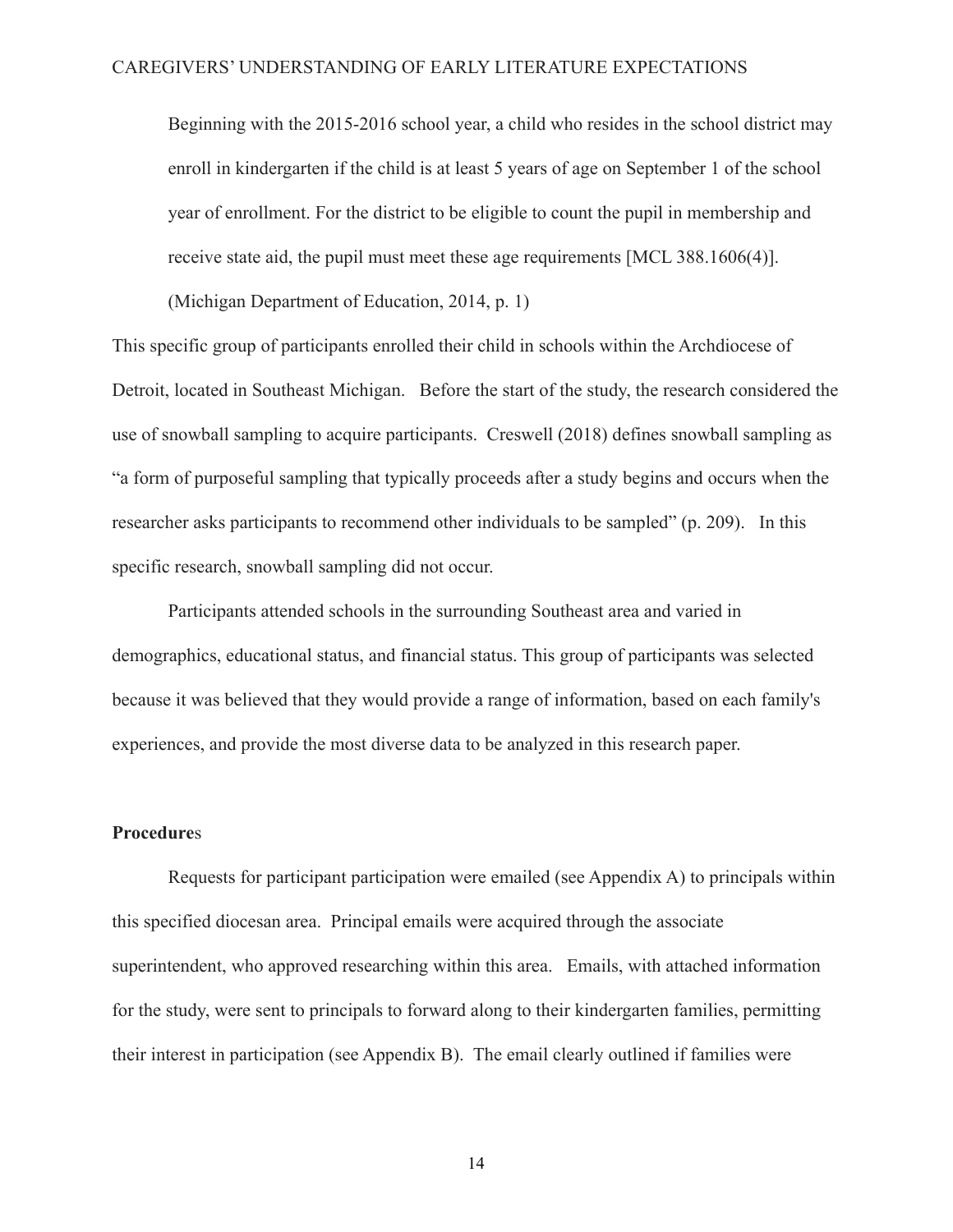eligible to participate in the survey. Those participants who were eligible contacted the researcher to participate. Participants who were willing to join the study filled out the informed consent form, acknowledging their rights as a participant (see Appendix C). Through this, they signed, acknowledging consent to participate in this study, and a questionnaire was sent to them.

After they consented to participate in this study, a questionnaire (see Appendix D) was sent to their contact information by the researcher. Follow-up reminder phone calls were made to participants that had completed the survey, and showed interest. Participants had the right to withdraw at any time from the study at no cost or risk, and one participant selected this option.

This study sought to collect anecdotal information from six participants in multiple different schools to provide a wide variety of information. Participants engaged in open-ended interviews through Zoom, as interested, in efforts to retrieve more information. Zoom interviews were recorded with permission from participants' consent forms, which allowed review of information and transcription at a later time. Interview questions for Zoom (see Appendix E) were preliminary and had the possibility for change and further discussion which evolved and happened organically. It's important to note that open-ended interviews and questions are important "so that the participants can best voice their experiences unconstrained by any perspectives of the researcher or past research findings" (Creswell, 2015, p. 218). As the conversation progressed with the interviewee, the findings ebbed and flowed, thus, making this open-ended process extremely beneficial to record findings.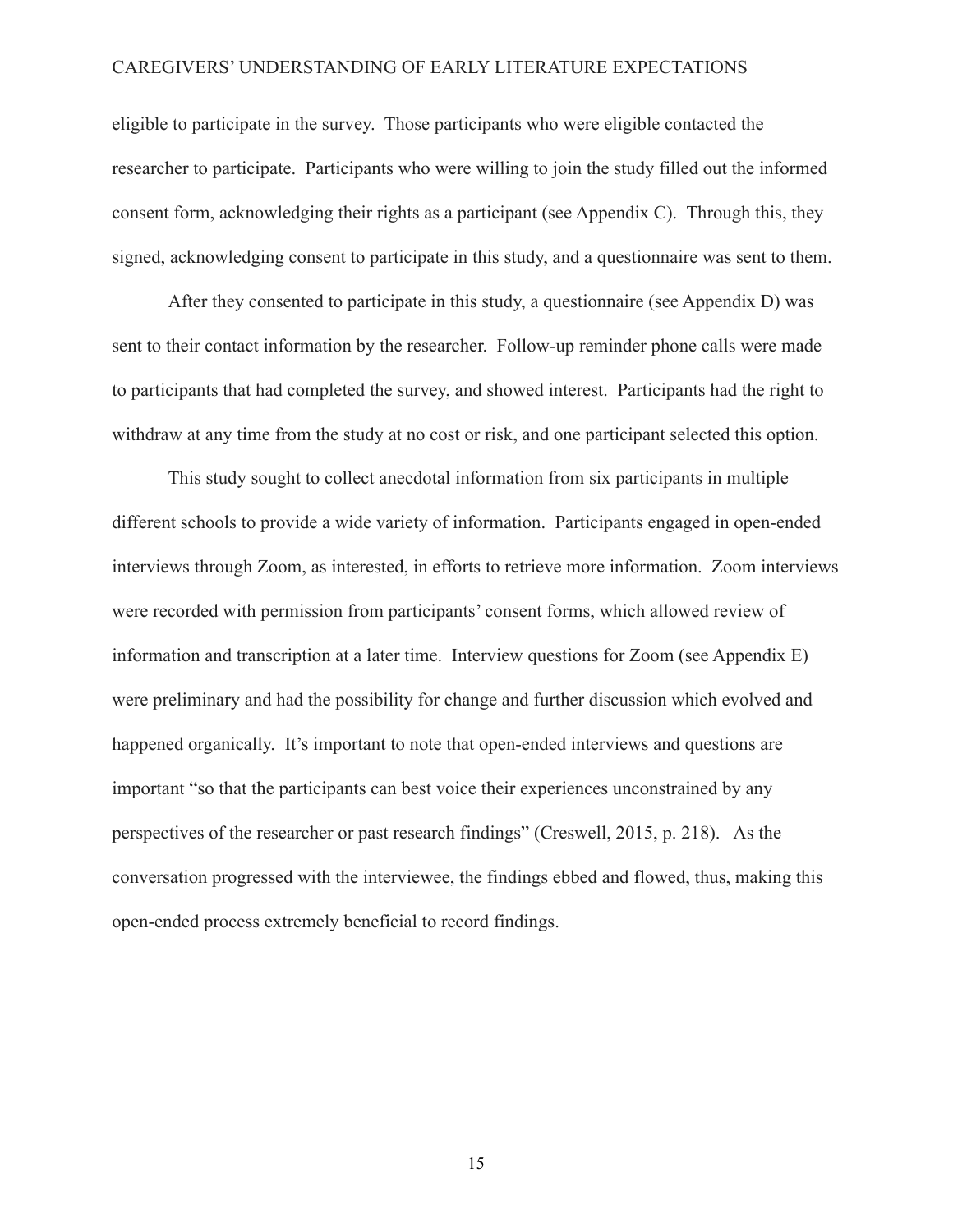### **Data Collection and Analysis**

Using open-ended interview questioning, information from the initial survey was collected regarding children's current abilities as they enter the kindergarten classrooms. The information consisted of anecdotal situations caregivers provided about their children's abilities, direct quotations, and other pertinent information that benefited the study. Through the information collected, the researcher was able to compare the caregiver's assessment of their oldest or only child with expectations that occur within the first quarter of the child's kindergarten year. In addition, the information collected was coded to search for commonalities amongst responses, any unusual trends, and respect privacy.

## **Recording and Managing Data**

Initial information regarding participants' demographics, contact information, and qualifications to participate in this study was collected through a Google Form after consenting to participate in the study. This allowed for a screening process on the answers submitted to collect the most accurate data. Google was an excellent tool for gathering data, as it was easily exported to Google Sheets, which allowed for information to be organized by time, date collected, and highlight common answers and themes.

After the initial information collected was analyzed, an interview was conducted with the participants who qualified and were interested in participating in further discussion. During the interview process, a series of questions were asked to participants (see Appendix E), as well as any follow-up questions that correlated with the participant's response. The interview process took place utilizing the Zoom platform. Participants verbally acknowledged the recorded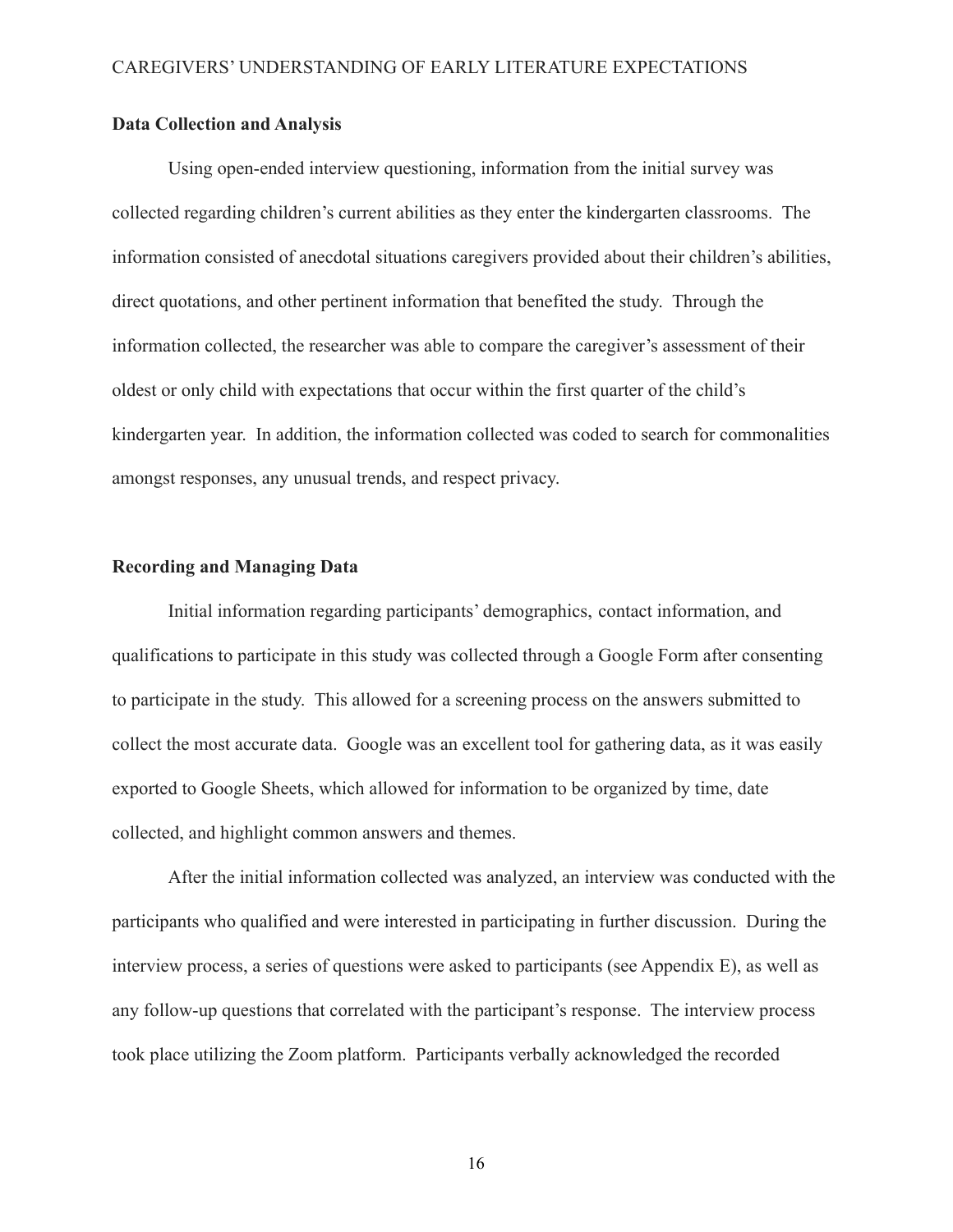interview in addition to the consent form that was initially submitted. The recorded piece of the interview allowed for the researcher to be present in the interview process, and transcribe the interview at a later time. The interview itself lasted approximately 10-15 minutes, depending on the participant interviewed.

#### **Data Analysis and Interpretation Process**

Data analysis and interpretation isn't a systematic approach, and cannot be treated as such. Initial strategies for this process range as follows. During the interview process, additional categories were added through discussion with the participant. Categories that were included are literacy and fine motor, literacy and sound recognition, beginning sounds, and word recognition.

This process was very fluid, and the categories had the opportunity to change, however, these categories were an excellent starting point for caregivers to understand and gain a generalization of where their children fall in their developmental scale concerning age-appropriate expectations. The interview was just a template for discovery; through reading and re-reading the research, alternative understandings and offering interpretations were avenues for further discovery and analysis of data.

Marshall and Rossman (2006) note, "In qualitative studies, data collection and analysis typically go hand in hand to build a coherent interpretation. The researcher is guided by initial concepts and developing understandings that she shifts or modifies as she collects and analyzes the data" (p. 156). The process outlined by Marshall and Rossman (2006) consisted of: organizing the data, immersion in the data, generating categories and themes, coding the data, offering interpretations through analytic memos, searching for alternative understandings, and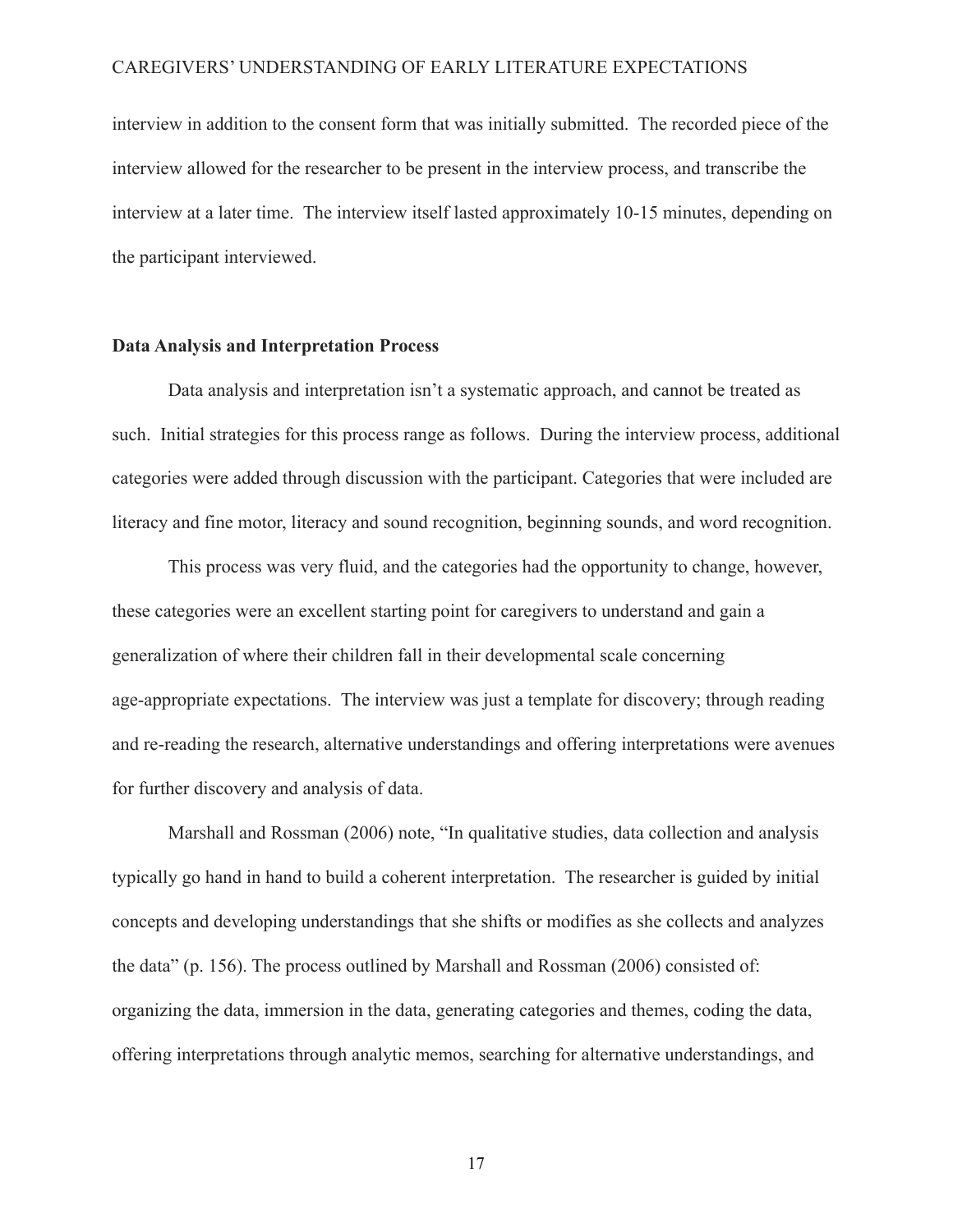writing the report or other format for presenting the study. For this study, the listed categories were adhered to.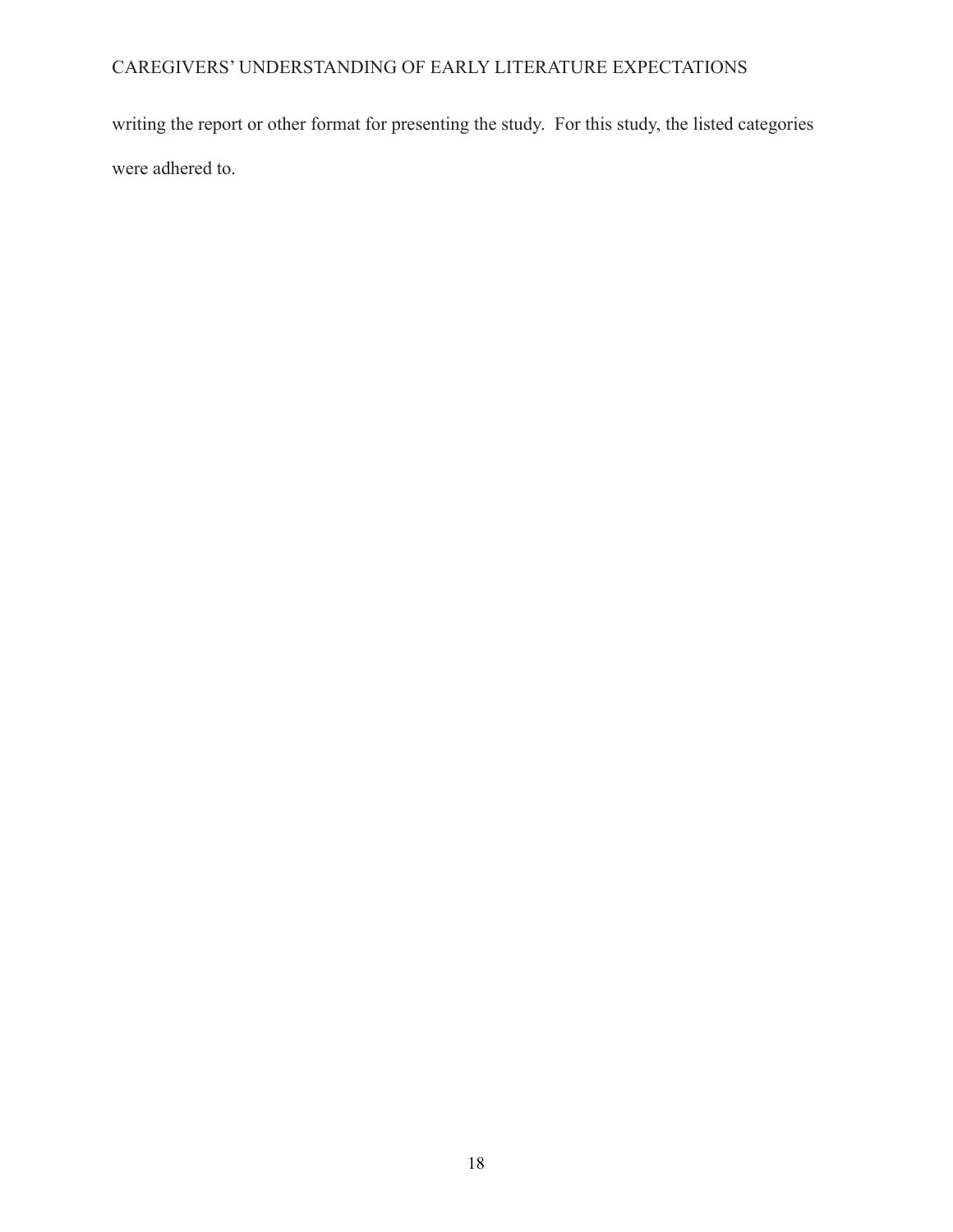#### **RESULTS**

The research findings for this study were gathered through qualitative measures. Creswell (2015) noted that a qualitative study is based upon "collecting data based on words from a small number of individuals...analyzing the data for description and themes...interpreting the larger meaning of the findings...and including the researchers' subjective reflexivity and bias" (p. 26).

Initial contact that was made through the building principals in Southeast Michigan was not fruitful. Only seven people had contacted the researcher, to begin with initial consent. A follow-up email was again sent to principals, this time indicating that the researcher's contact was not spam, and indeed asking for their assistance and compliance with a voluntary study. After the second follow-up email was sent, five more interested participants emerged and were followed up with by the researcher. Ultimately, with twelve possible participants, only six completed the initial consent, google survey, and scheduled a Zoom interview.

The six participants shared relevant and useful information during the interview process. Across the six interviews, some common themes emerged amongst the questions (Appendix E) that were presented. Each question that was asked to participants demonstrated similar responses and thought-provoking discussion. Additionally, some participants engaged in further discussion allowing for organic data to be collected.

From the questions that were asked, the responses are below.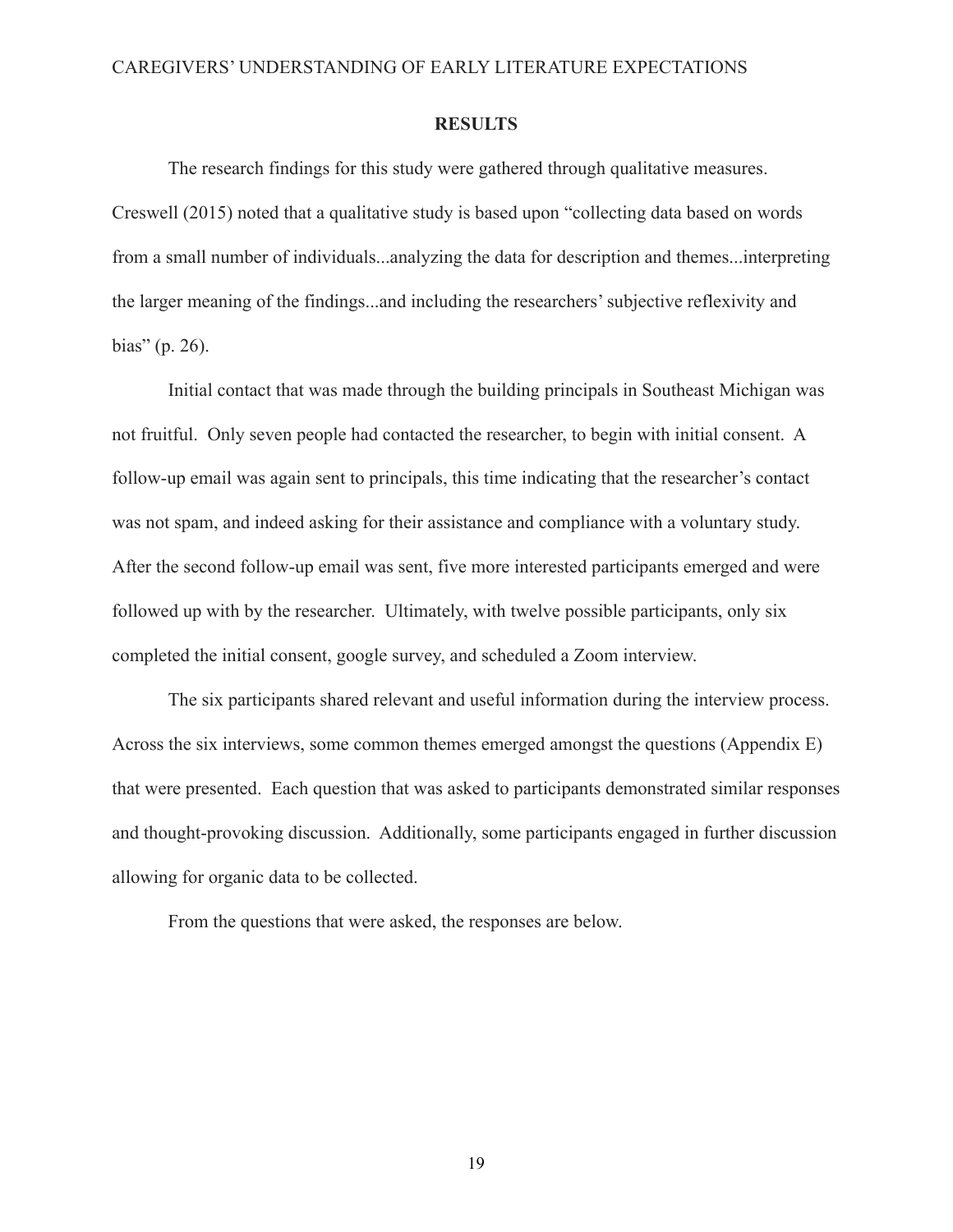# *What do you believe your child should be able to demonstrate as they enter their first kindergarten year? Be as specific as possible.*

Through this discussion, it was interesting to listen to different participants discuss what they believe their child should be able to do. After speaking with Participant A, they mentioned "My expectation going into kindergarten was that we would have, like, reading readiness, like, they would know letters and sounds that they would have, like, the building blocks to put it together for sure" (Participant A, personal communication, October 15, 2021). Which, as an early educator, is something to agree upon, however, early childhood education isn't standard across that board, which poses many variables for children entering kindergarten in terms of prior schema.

Common concepts had emerged such as identifying uppercase letters, shapes, and basic mathematical concepts like number recognition (even though the focus was on literacy). In addition to these concepts, it was noted "I think what they should have to do is just demonstrate a readiness to learn or a willingness to learn and an ability to retain certain concepts" (Participant D, personal communication, October 18, 2021). Children at this age, in efforts to keep up with the kindergarten pace, do need to demonstrate these early learning skills or be open to learning them. Readiness isn't just identifying concepts, as described by Dr. Dan Gartrell,

Readiness was always more complicated than that, and new brain research is helping us understand what readiness really is. Readiness doesn't mean just knowing the academic basics. It means a child has a willing attitude and confidence in the process of learning: a healthy state of mind (n.d., para 1).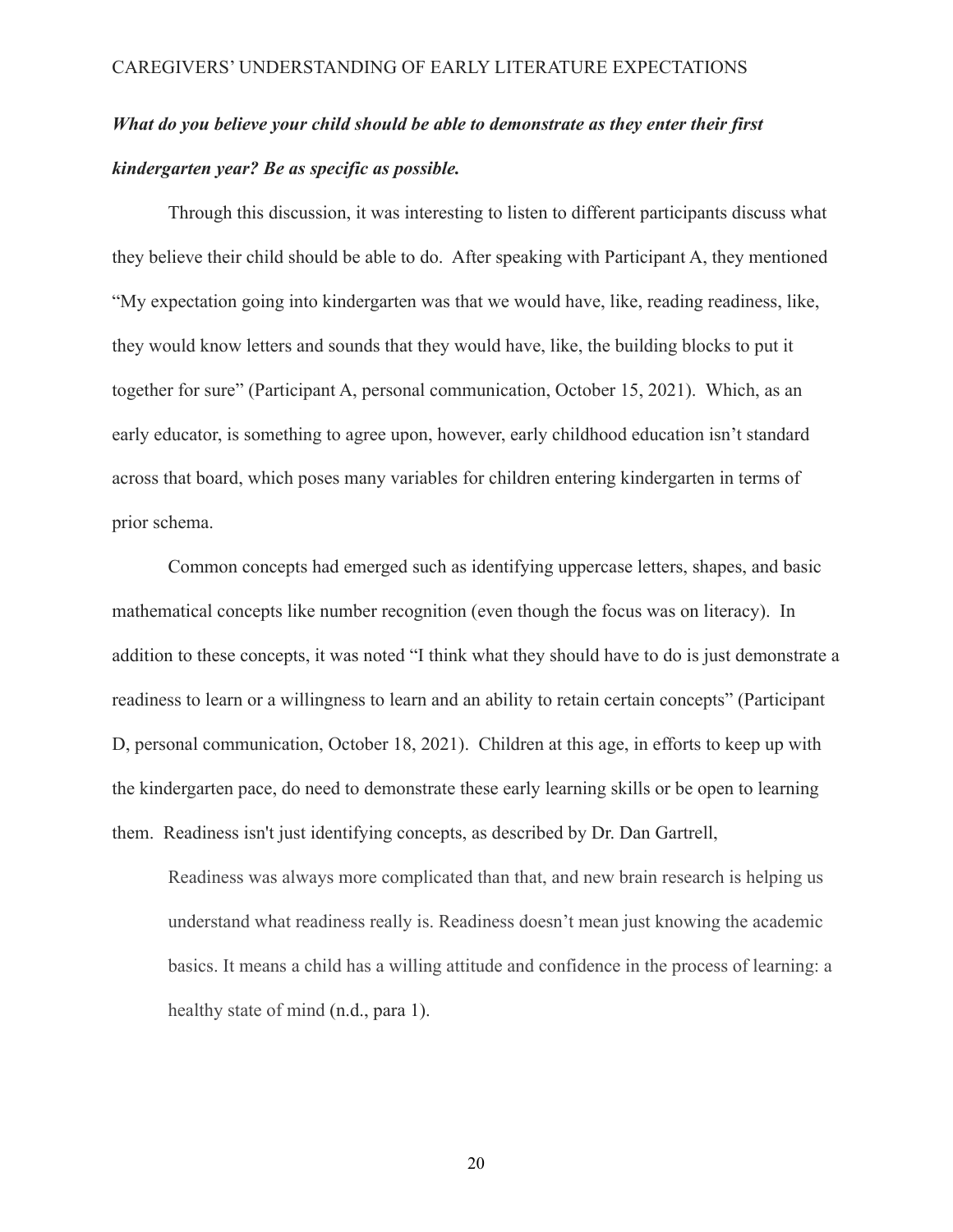We took this important information on readiness and looked at kindergarten a little bit differently, in essence: the mindset to learn and grow.

### *What do you believe a kindergarten day looks like? Be as specific as possible.*

When asked this question, caregivers unanimously agreed that a kindergarten day is full of structure and rigor. As noted by Participant B on what the typical day looks like:

A day in kindergarten would be like short intervals of subjects, so not an hour for math. It'd be 20 minutes for math and then move on to the next thing. Still a lot of play and imagination. So large and small motor skills are being developed, still repetitive, so they know what to expect. I think children thrive on that schedule. And also I would say a mixture of group and individual activities (personal communication, October 18, 2021). In this instance, the caregiver understood what to expect, which helps support their child.

It's helpful to be able to discuss with the child 'what happened after math today?', 'when you ate a snack what were you doing', 'did you finish your bell work before reading', etc, to help the child remember their routines, and to help the caregiver understand the day, too. Children thrive in routine.

Children with regular routines at home have self-regulation skills, the building blocks of good mental health. When children learn to regulate feelings and behaviors, it means they are able to identify their feelings and have skills to manage those feelings so that they don't feel overwhelmed (Bocknek, 2020).

When allowed to recall and discuss their day, it assists the child to develop skills that will ultimately assist in self-regulation in their day-to-day routine of school.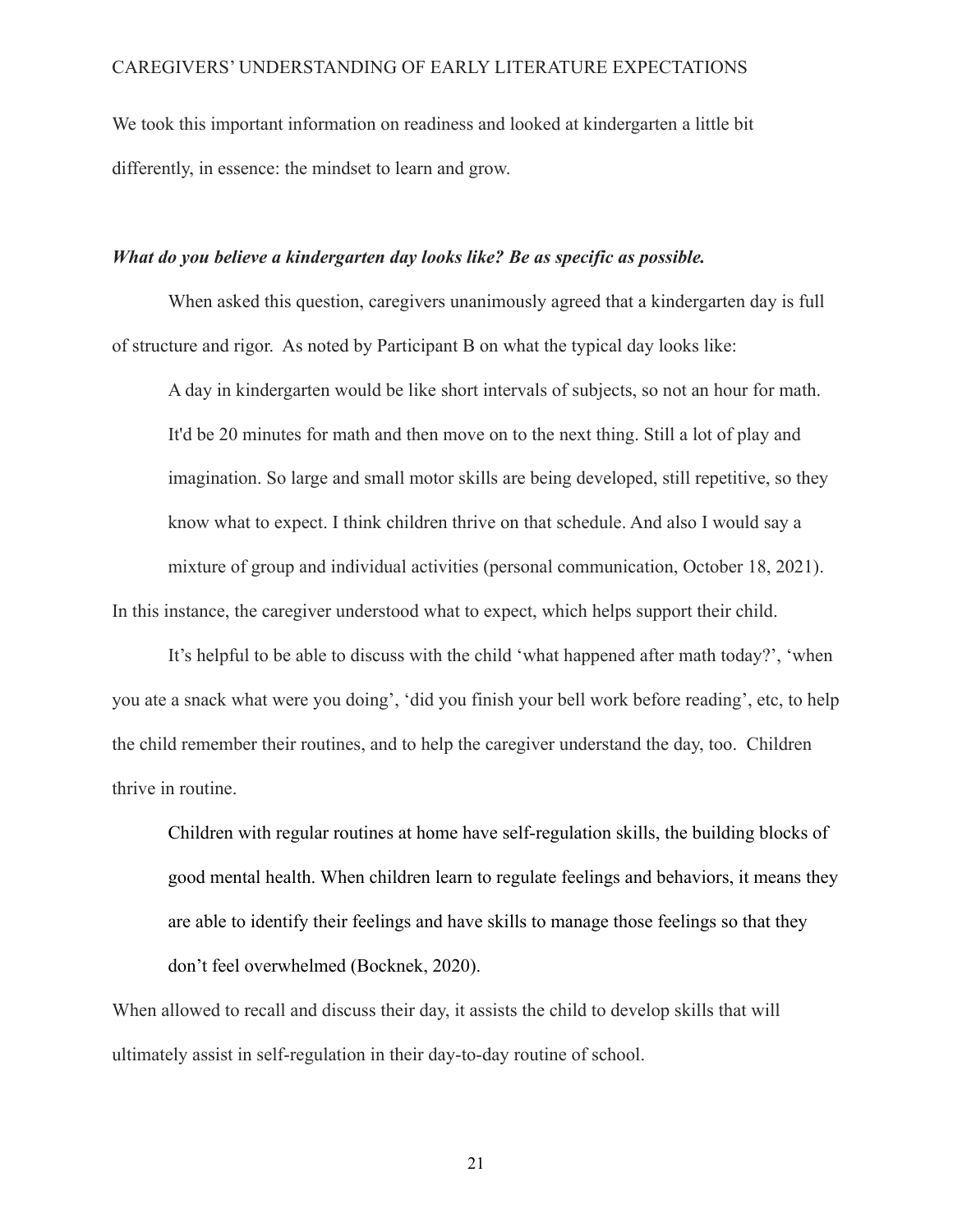As kindergarten started for the year, these first-time kindergarten caregivers were relatively surprised at how much these children are doing in reference to their daily school tasks and the amount of work brought home. Some of these caregivers even fear that it's too much too soon. However, these first five weeks of school appear to go fast, and children typically settle in and rise to the challenges set forth.

#### *Do you believe that your child is developmentally ready for kindergarten? Why or why not?*

Upon interviewing participants, they all agreed that their child was indeed ready for kindergarten. Out of the six participants, three had previously been in a young fives program, two attended preschool and prekindergarten, and one entered kindergarten with no formal schooling, due to parents never attending preschool, and not feeling it as necessary.

One participant from a young fives program commented on maturity in their child, stating:

We've seen a lot more maturity this year than we have in years past, and just like being ready to be there all day and learn all day and actively participating and that sort of stuff we see that at home, and I can hear in the way that the day is relayed back to me that that

is the case at school, too (Participant A, personal communication, October 15, 2021).

It appears that these caregivers had found success in their respective early childhood programs. Research from the First Five Years Fund suggests that "high-quality early learning and care provides the support children need to build a foundation for a healthy and productive future" (n.d., para.3). With this idea in mind, supporting caregivers in their child's first academic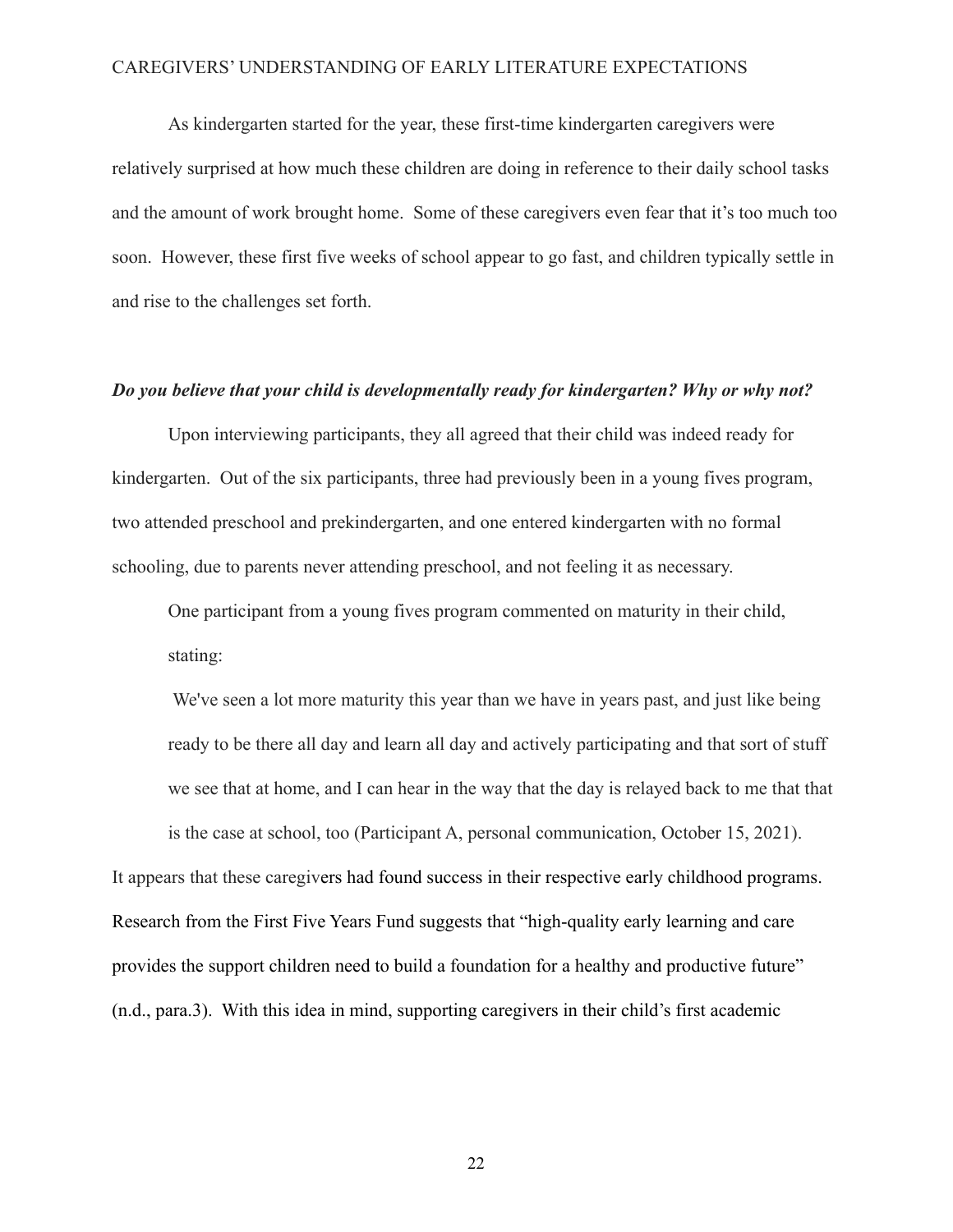experiences and guiding them through the process could be key to the foundational structure for a strong academic future.

An important comment that another participant made was "But I feel there is some emotion with the kids that nobody's thinking about" (Participant D, personal communication, October 18, 2021). In regards to this, there are so many layers to this topic they spoke upon, and while it didn't fall into this scope of research, it was important to note. Due to the COVID-19 pandemic, these children have lived approximately half of their lives in what would be considered abnormal developmental conditions, much unlike their peers who were in kindergarten over three years ago. This participant held an important point for further research, in the essence that there are so many social factors that will need to be addressed with these children to gather more information in efforts to support their learning best.

# *Do you have concerns about your child academically as they enter kindergarten? Why or why not?*

Caregivers did not appear to display concerns for their child academically entering kindergarten. Curiously, there were no specific concerts from this group sampled. Were participants possibly not wanting to share so much personal information with a stranger? The important part of those interviews is to remember that these children have yet to have, as some might refer to as a 'normal' year of schooling. Some caregivers expressed concern for making friends, working through social situations, and the lack of social skills; worrying that kindergarten is very academically based, where there should be a different focus.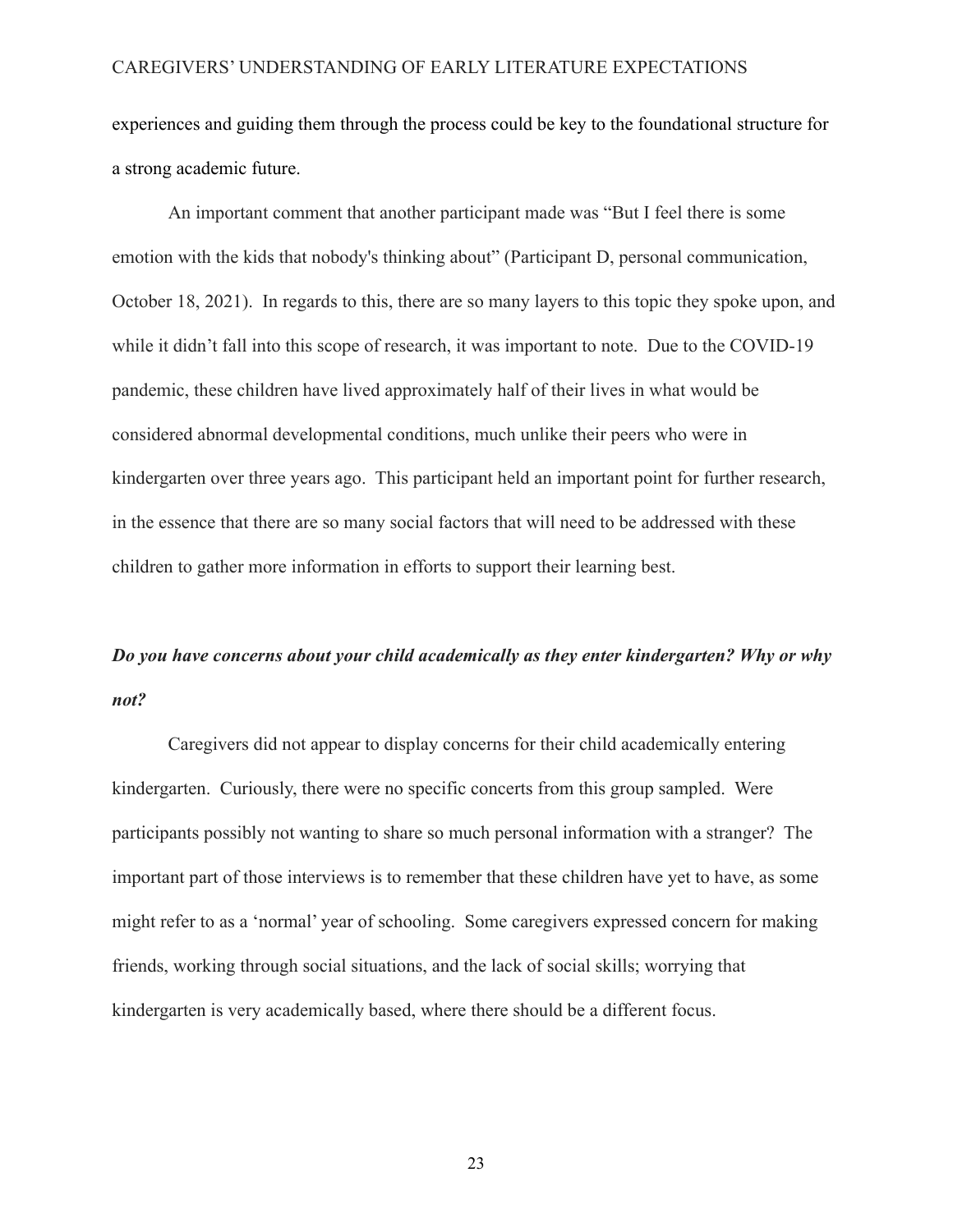## *What areas do you feel your child is strongest? Be as specific as possible.*

During this discussion, it was most interesting to hear how the caregivers interpreted their child's abilities. Through the discussions with various caregivers, multiple times it was brought up how kindergarten is "too much" or "really fast" and even "nerve-wracking", and should focus on "social skills" rather than the "fast pace of academics". However, consistently caregivers mentioned how their child is doing well and has adapted to the rigor that is the kindergarten classroom.

Outside of the understanding that Kindergarten is a fast-paced, rigor-driven environment, caregivers of these children consistently brought up that math was what their child was strongest in. This specifically is precarious, as the questions asked to caregivers were again, literacy-based.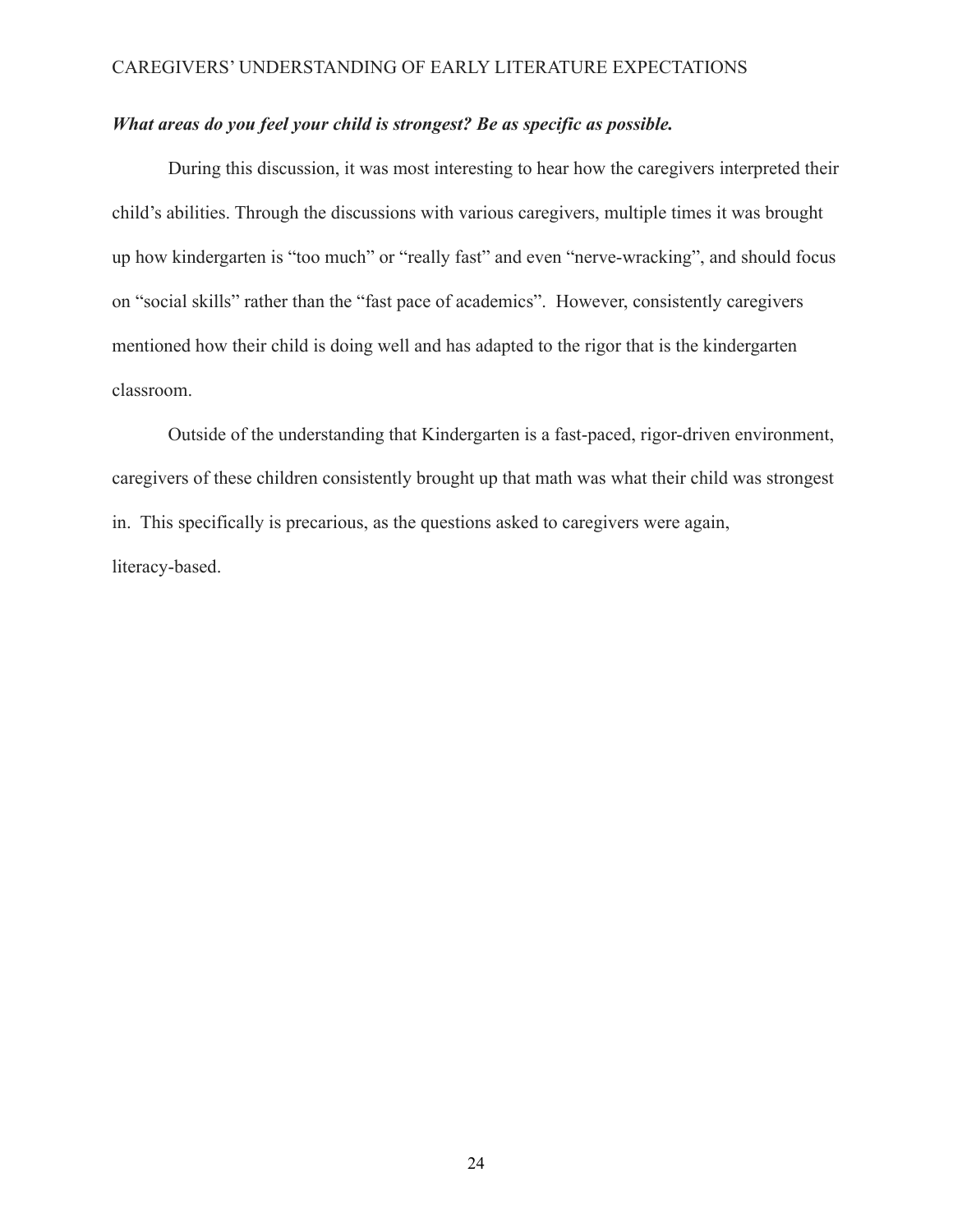## **DISCUSSION AND RECOMMENDATIONS**

#### **Overview of the Study**

This qualitative phenomenological study was conducted to further a caregiver's understanding of educational literacy, concerning their firstborn or only child entering kindergarten. After surveying seven participants and formally interviewing six of them, the following questions were answered:

- 1. What do you believe your child should be able to demonstrate as they enter their first kindergarten year? Be as specific as possible.
- 2. What do you believe a kindergarten day looks like? Be as specific as possible.
- 3. Do you believe that your child is developmentally ready for kindergarten? Why or why not?
- 4. Do you have concerns about your child academically as they enter kindergarten? Why or why not?
- 5. What areas do you feel your child is strongest? Be as specific as possible.

Ultimately, the objective of this research was to understand how to best support caregivers as they enter their first formal schooling experience with their child, specifically under the literacy umbrella of kindergarten.

## **Conclusions**

From this study, a few conclusions were drawn. From the participants surveyed, caregivers have a superficial understanding of what is expected of their child upon entering kindergarten. Specifically, they were able to regurgitate information such as their child has a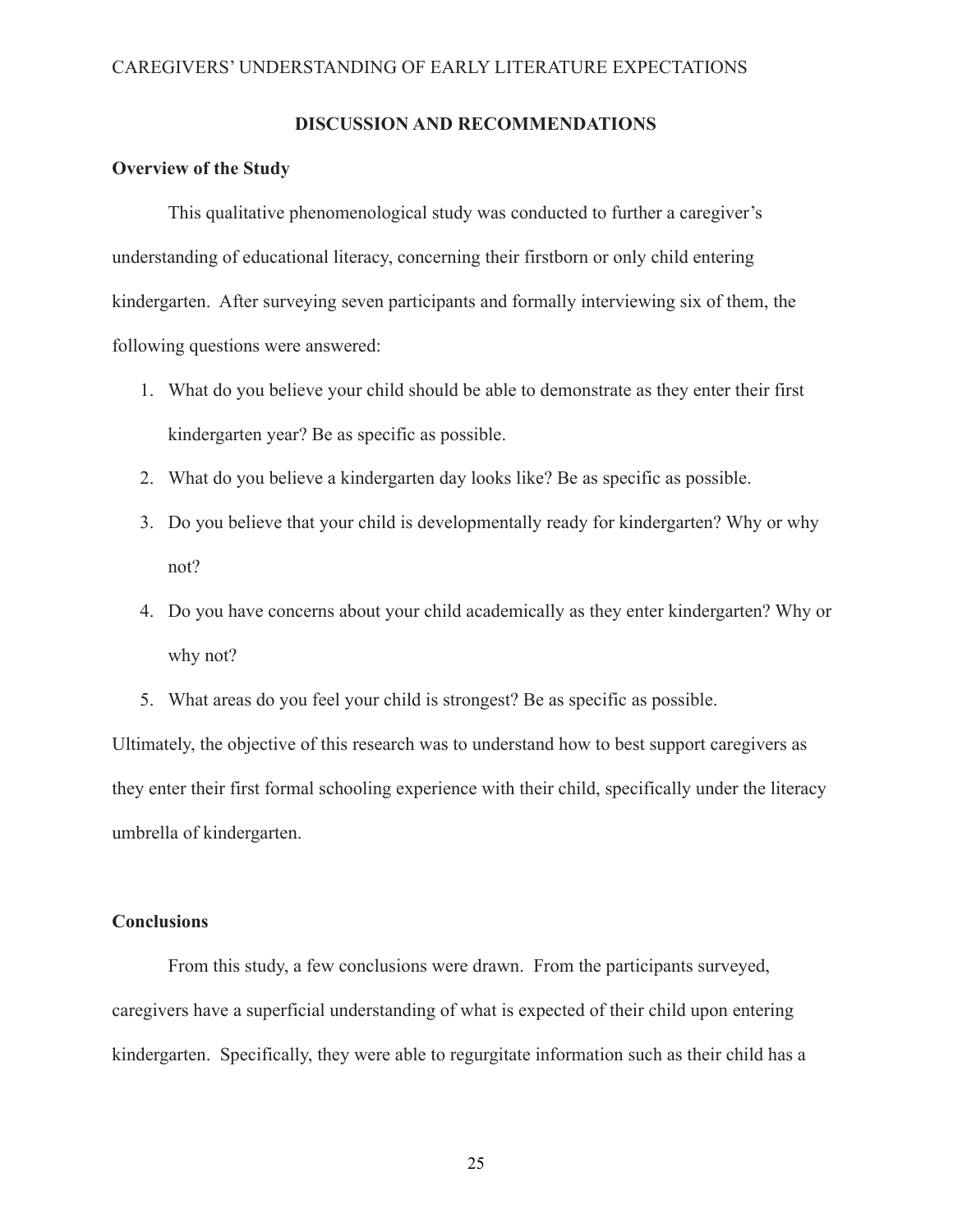structured day, typically with center-style activities, enrichment classes, and less creative expression in comparison to earlier educational experiences. The caregivers believed that their child is capable of kindergarten expectations, they felt that they are capable of supporting their child, but had concerns about the child developing socially. Participants, during formal interviewing, repeatedly referred to mathematical concepts and how their child understood math well. However, it is important to note that the focus was on literacy expectations.

A few questions that came to mind were: "Is this [understanding of mathematical concepts] something that caregivers tend to focus on more?", "Is it easier to teach math concepts for caregivers?", "Do caregivers realize what early literacy skills are, and if they are engaging in them with their child?". These are all important questions to consider when developing further opportunities for research.

#### **Limitations**

This study, from a research perspective, could have spanned across further geographical areas, and gathered similar results. It is not believed that these results are based on certain demographics or geographical specific coverage. If this was conducted over a wider diocesan range, or in a public district, more of the population would have been able to respond and arguably provided more information.

Creswell (2015) discussed, "It is typical in qualitative research to study a few individuals or a few cases. This is because the overall ability of a researcher to provide an in-depth picture diminishes with the addition of each new individual" (p. 209). While this is important to note, if the opportunity were presented, it would be worthwhile to continue investigating this topic.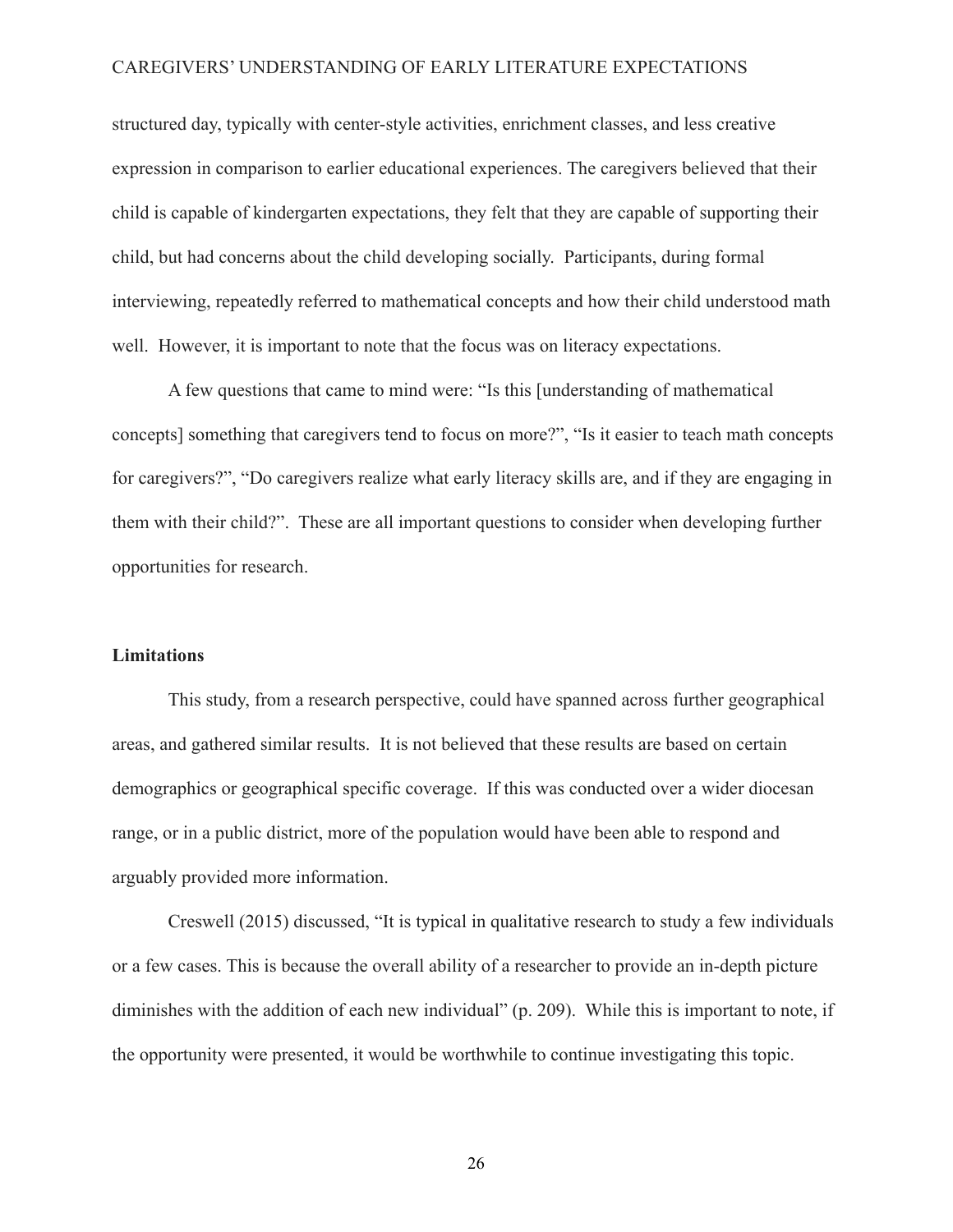In addition to the areas surveyed, recruiting participants proved to be challenging. With caregivers entering their first formal schooling experience, participants were followed up multiple times, both administrators, as well as participants that responded, to gain as many participants as possible. After beginning the journey with 12 qualifying participants, seven responded to the survey, and six of those seven followed through with the interview process.

Last, out of the participants surveyed, they represented two of three schools that the researcher personally knows the administrative team well. The effort that the administrative team put forth to recruit participants appeared to be higher than surrounding diocesan schools. While it is not believed to negatively affect the survey, perhaps a stronger relationship with surrounding diocesan administrators would have provided more recruitment.

## **Recommendations for Future Research**

First, it would be interesting to conduct this research again following a few different avenues. For example, taking the initial survey results from a caregiver's understanding, shadowing them against the teacher's interpretation of those skills from the child. In doing so, this would paint a picture for open discussion amongst caregivers and teachers, depending on the results of the survey.

Second, as the researcher, it would be interesting again to conduct this across public sectors of education. Out of curiosity, are expectations and understanding similar amongst caregivers, if not the same, or would results speak differently on this topic? On the other hand, is education uniform enough to provide cohesiveness across all sectors of education: public, charter, private, and parochial?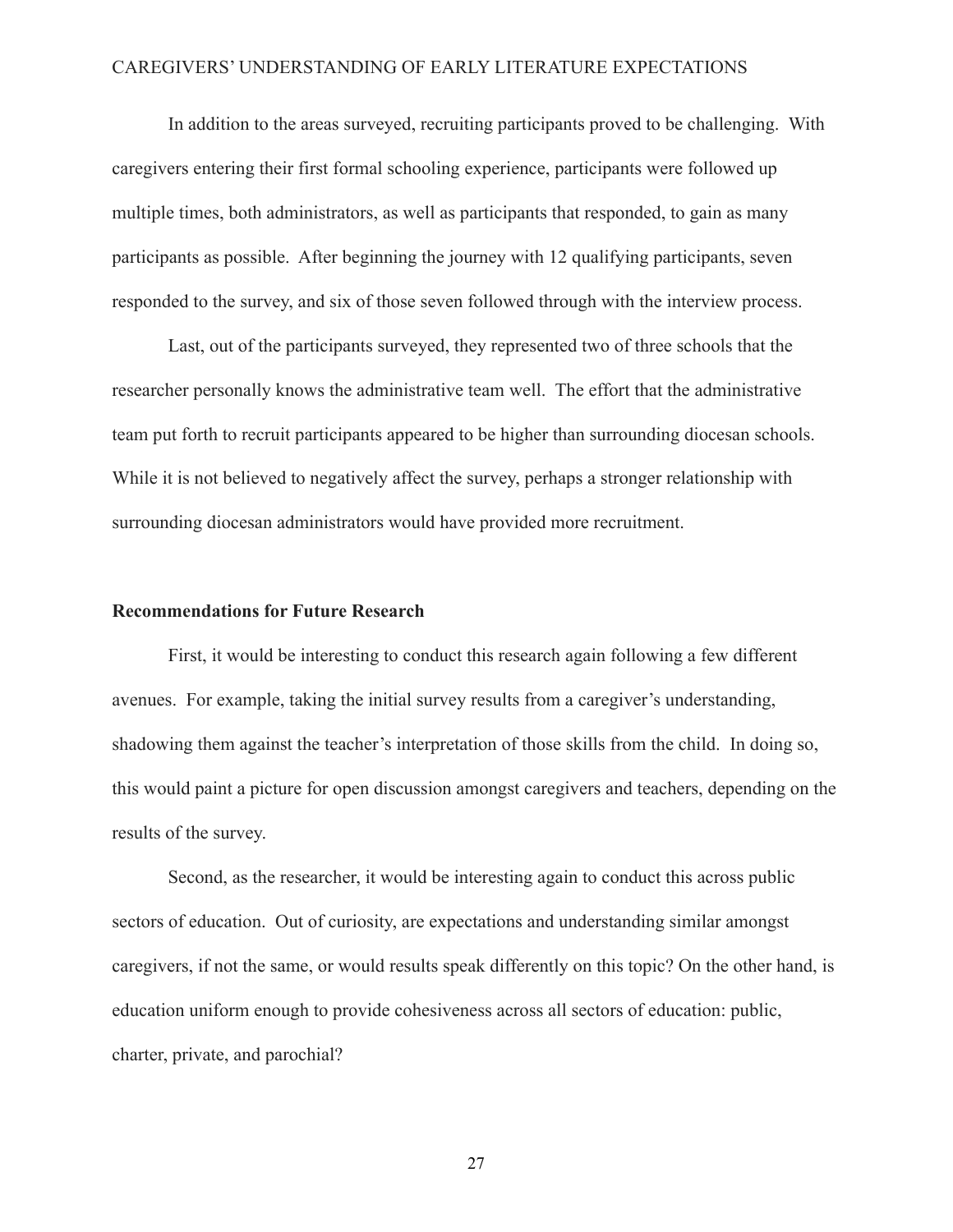Last, this research could be adapted to gather a deeper understanding of a caregiver's understanding of the child's mathematical abilities or social constructs, especially deficits that they might be facing, or see as a challenge, due to the Covid-19 era that their child is currently growing up in.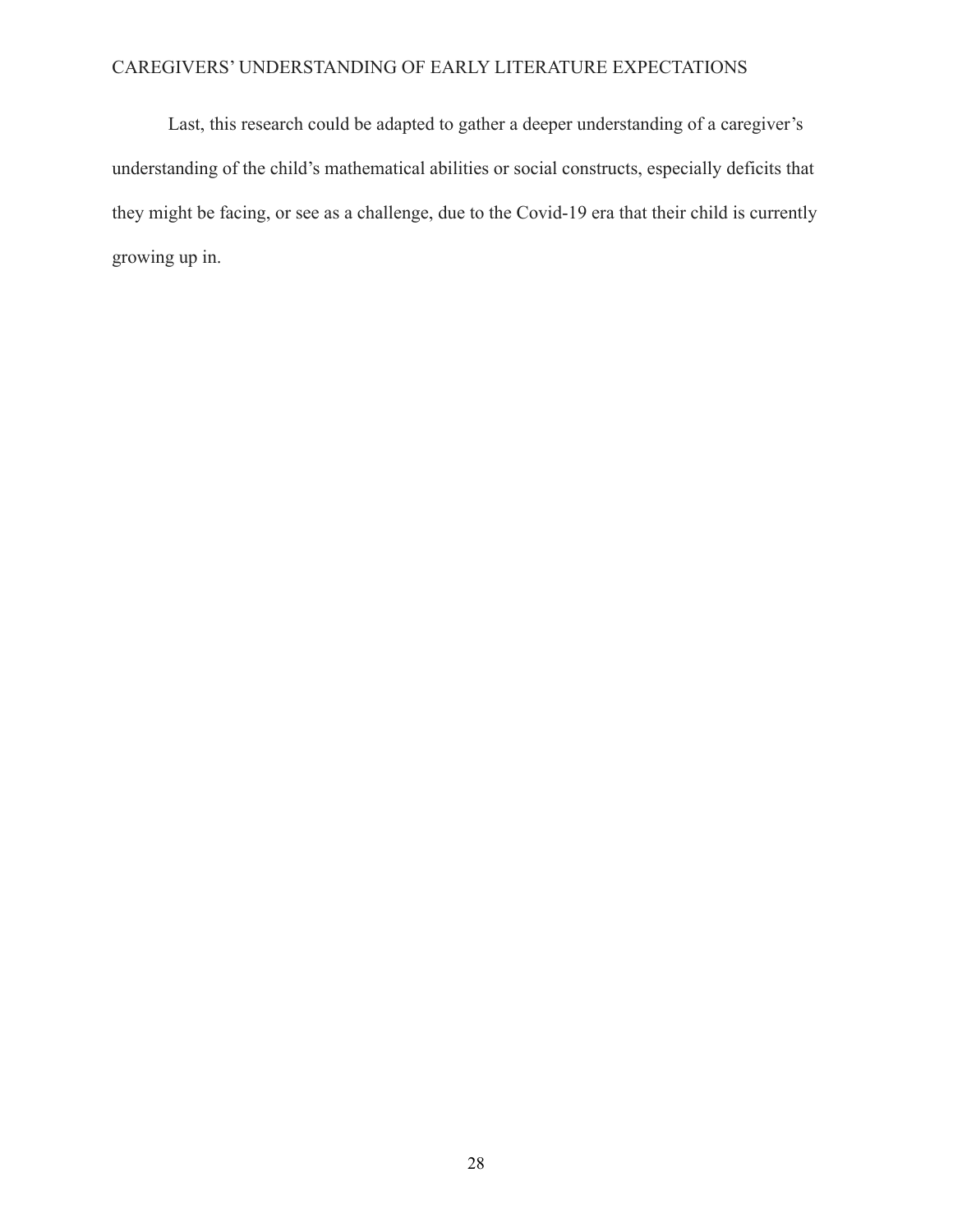#### References

Bocknek, E. (2020, March 31). *The importance of routines for kids. Zero to thrive.* https://zerotothrive.org/routines-for-kids/

- Center for High Impact Philanthropy. (n.d.). *What is early childhood?.* University of Pennsylvania. https://www.impact.upenn.edu/early-childhood-toolkit/ /what-is-early-childhood/
- Creswell, J. W. (2015). *Educational research: planning, conducting and evaluating quantitative and qualitative research*. Pearson.
- Copple, C., & Bredekamp, S. (2009). *Developmentally appropriate practice in early childhood programs serving children from birth through age 9*. National Association for the Education of Young Children.
- DeBray-Pelot, E., & McGuinn, P. (2009). The new politics of education: Analyzing the federal education policy landscape in the post-NCLB era. *Educational Policy, vol.* 23(1), 15–42. doi:10.1177/0895904808328524
- Diamond, K. E., Reagan, A. J., & Bandyk, J. E. (2000). Parents' conceptions of kindergarten readiness: Relationships with race, ethnicity, and development. *The Journal of Educational Research*, *94*(2), 93–100. https://doi.org/10.1080/00220670009598747

Duquesne University. (2020, August 6). *Qualitative research methods*. https://guides.library.duq.edu/c.php?g=836228&p=5972144

First Five Years Fund. (n.d.). *Quality early childhood education: Brain development*. https://www.ffyf.org/why-it-matters/brain-development/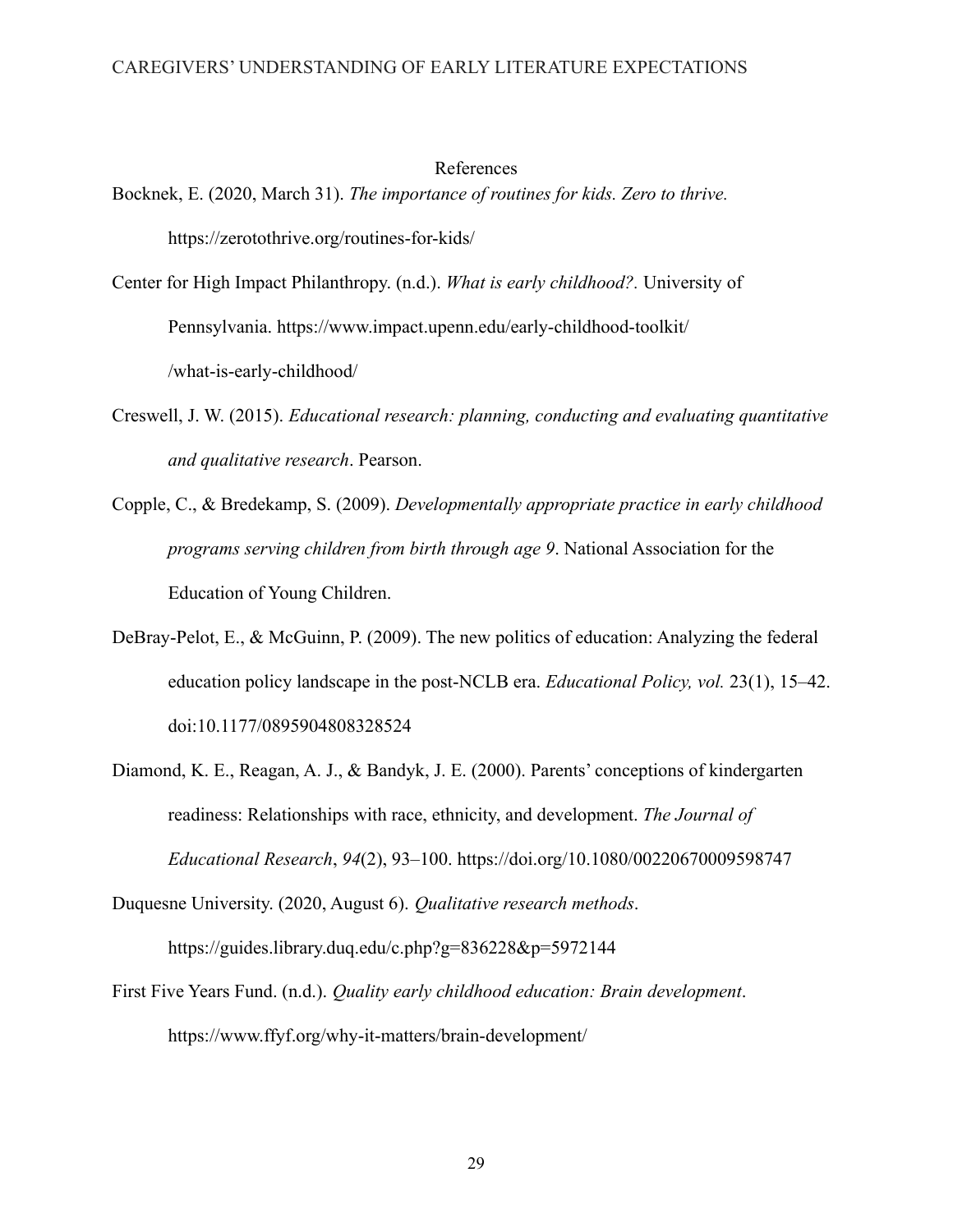- Gartrell, D. (n.d.). *Readiness: not a state of knowledge, but a state of mind*. NAEYC. https://www.naeyc.org/our-work/families/readiness-not-state-knowledge-state-mind
- Gesell at Yale. (n.d.). *Gesell theory.* Gessell program in early childhood. https://www.gesell-yale.org/pages/gesell-theory

Hatch, J. A. (2015). *Teaching in the new kindergarten*. Thomson Delmar Learning.

- Hustedt, J. T., Buell, M. J., Hallam, R. A., & Pinder, W. M. (2018). While kindergarten has changed, some beliefs stay the same: Kindergarten teachers' beliefs about readiness. *Journal of Research in Childhood Education*, *32*(1), 52–66. https://doi.org/10.1080/ /02568543.2017.1393031
- Kennedy, J. (1961). *Special message to the congress on education. The American Presidency Project*. Retrieved July 7, 2021, from https://www.presidency.ucsb.edu/documents/ special-message-the-congress-education-1#:~:text=To%20the%20Congress%20of%20the ,of%20every%20young%20American's%20capacity.
- Marshall, C., & Rossman, G. B. (2006). *Designing qualitative research.* (4th ed). Sage Publications.
- McLeod, S. (2020, December 7). *Piaget's stages of cognitive development.* Simply Psychology. Retrieved November 22, 2021, from https://www.simplypsychology.org/ /piaget.html
- Merriman Webster. (n.d.) *Foundation.* In *Merriman-Webster.com dictionary*. Retrieved November 22, 2022, from https://www.merriam-webster.com/dictionary/foundation Michigan Department of Education. (2014). *Kindergarten enrollment and alternative kindergarten programs*. https://www.michigan.gov/documents/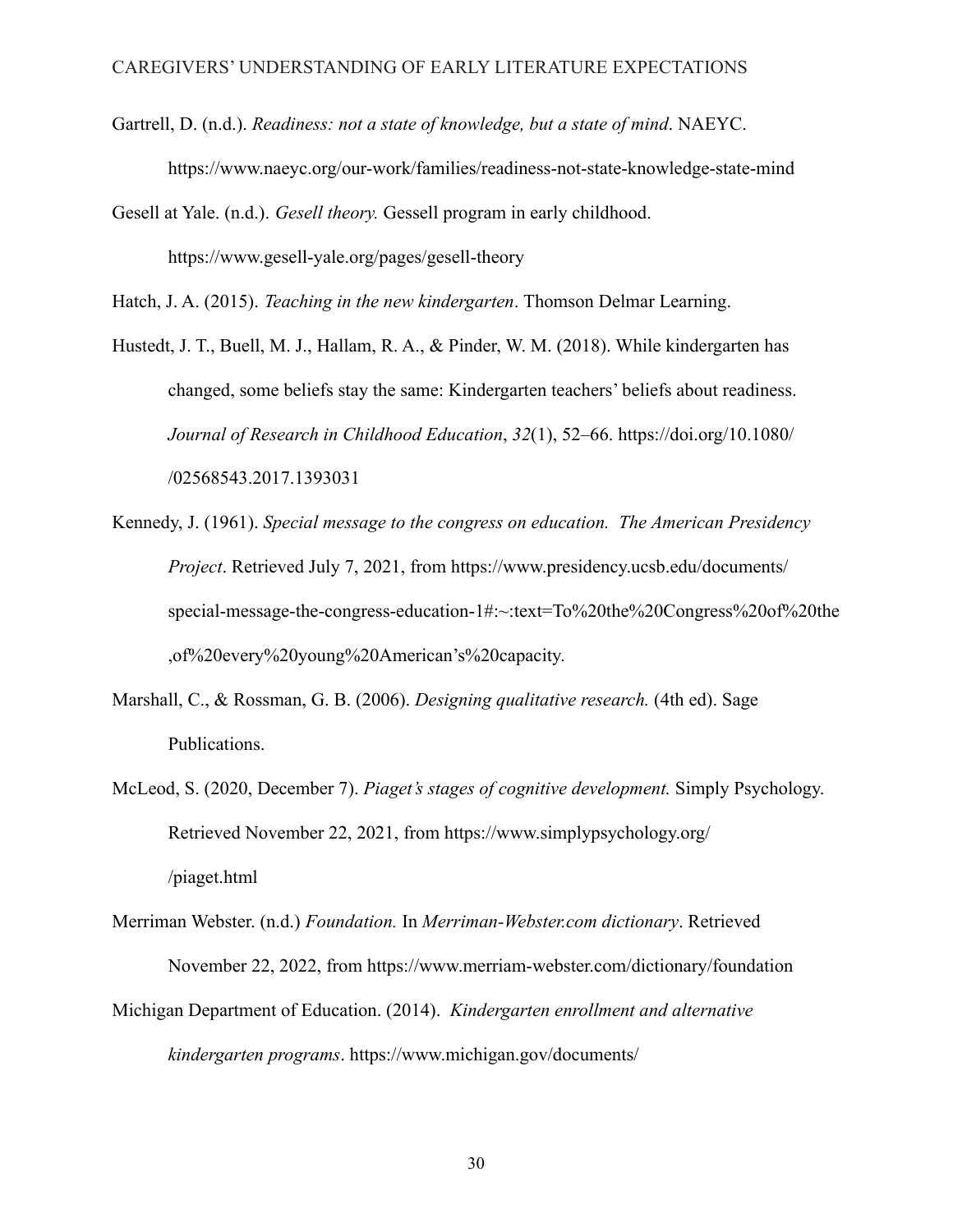/kindergarten\_122554\_7.pdf

- Saracho, O. N. (2017). Literacy and language: New developments in research, theory, and practice. *Early Child Development and Care*, *187*(3–4), 299–304. https://doi.org/10.1080/03004430.2017.1282235
- Scott, S., & Palincsar, A. (n.d.). *Sociocultural theory*. Retrieved August 25, 2021, from https://www.education.com/reference/articles/sociocultural-theory/
- Sheridan, S. M., Koziol, N., Witte, A. L., Iruka, I., & Knoche, L. L. (2020). Longitudinal and geographic trends in family engagement during the pre-kindergarten to kindergarten transition. *Early Childhood Education Journal*, *48*(3), 365–377. https://doi.org/10.1007/s10643-019-01008-5
- Takriti, R. A. (2020). Children starting school in the UAE: A comparison of teacher and caregiver expectations. *Education, 3-13*, *48*(6), 642–650. https://doi.org//10.1080/03004279.2019.1638956
- Tyler, K. (2012). The impact of the shifting knowledge base, from development to achievement, on early childhood education programs. 15. https://files.eric.ed.gov/fulltext/EJ979440.pdf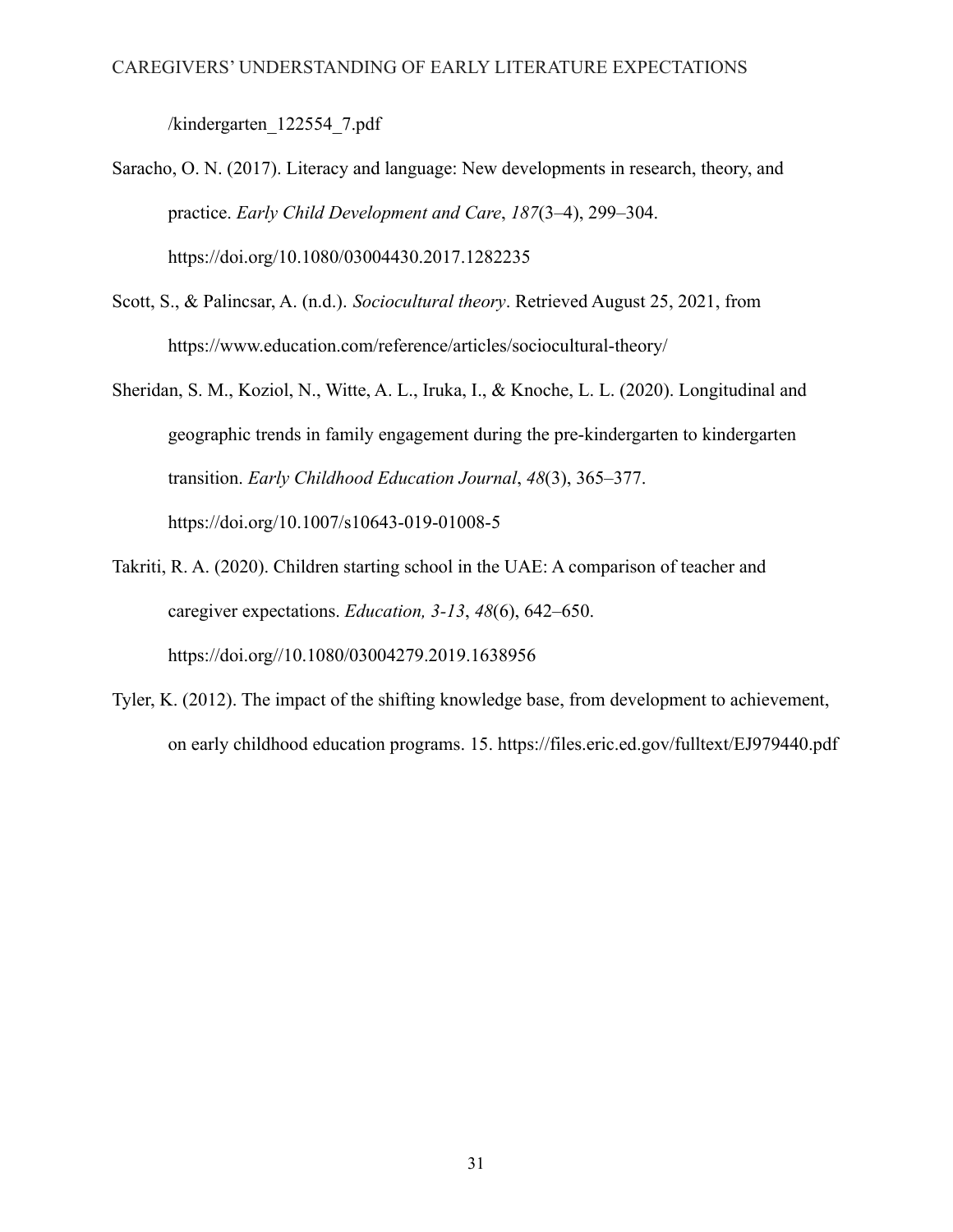# APPENDIX A

Email to administration

# XX/XX/XXXX

Dear ADMINISTRATOR,

My name is Kathleen England and I am currently a PK-8th grade principal at St. Pius Elementary School in Southgate, Michigan. In addition to serving in this role, I am also a graduate student at Northern Michigan University. Currently, I am conducting research that focuses on caregivers' understanding of early literacy expectations and capabilities of their firstborn, or only child, entering kindergarten.

I am reaching out to administrators within the Archdioceses of Detroit to request permission to work with your incoming kindergarten families through a survey and Zoom interview. The goal of this study is to identify what caregivers believe their child is capable of concerning standards assessed within the first quarter of kindergarten.

Would it be permissible for you to email your kindergarten families with the following letter, encouraging those who meet the criteria to participate?

I look forward to hearing from you soon.

[Kathleen](mailto:kengland@nmu.edu) England Northern Michigan University, Ed.S. Candidate kengland@nmu.edu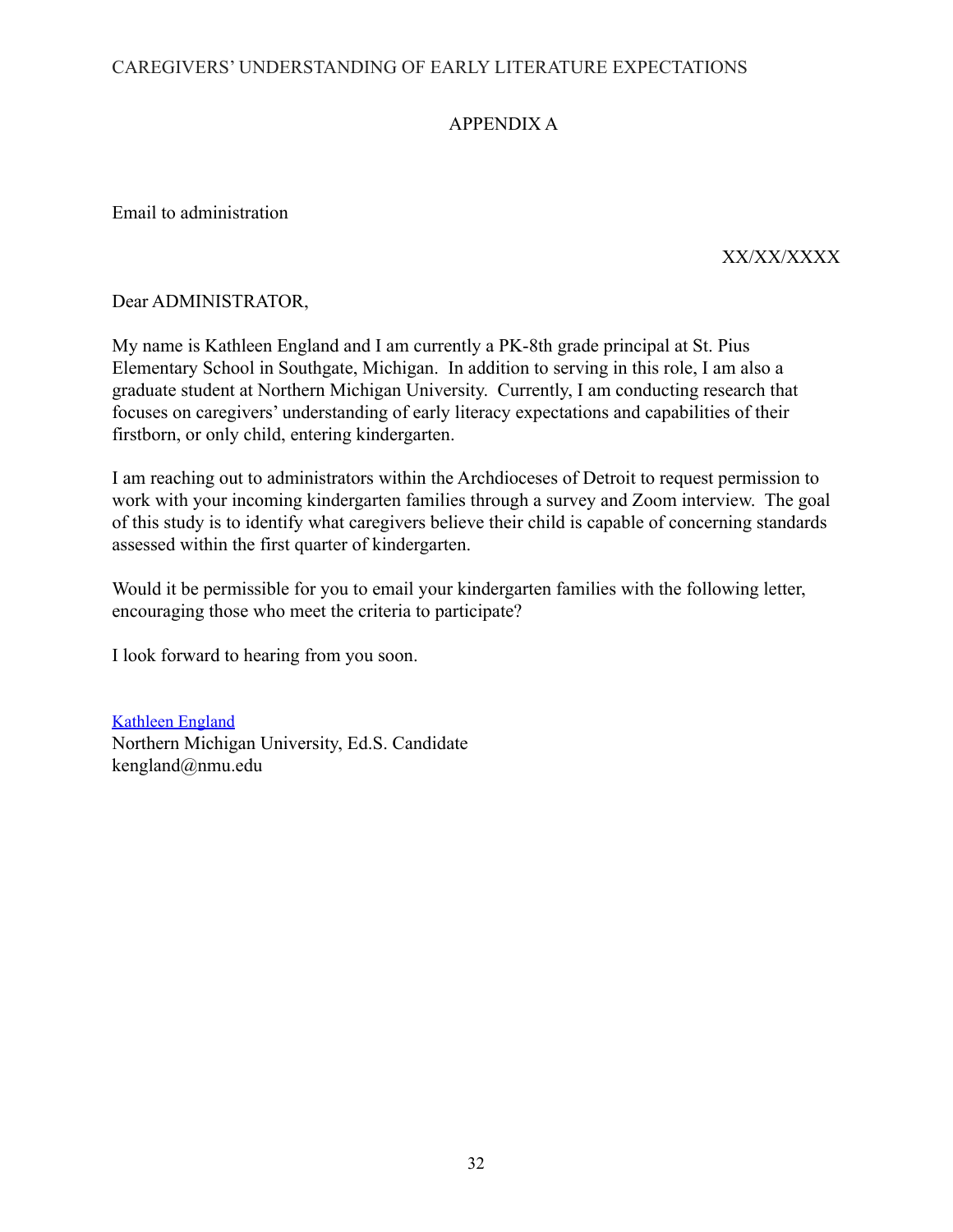# APPENDIX B

Email to invitation to families

XX/XX/XXXX

Dear Kindergarten Family,

My name is Kathleen England and I am currently a PK-8th grade principal at St. Pius Elementary School in Southgate, Michigan. In addition to serving in this role, I am also a graduate student at Northern Michigan University. Currently, I am conducting research that focuses on caregivers' understanding of early literacy expectations and capabilities of their firstborn, or only child, entering kindergarten.

I have already received permission from your school principal, which is why you are receiving this letter. If you are a caregiver of a first-born child, or only child, entering kindergarten, I encourage you to please participate in this survey.

This study will allow the researcher to gain a better understanding of a caregiver's understanding of early literacy development with children entering kindergarten. The benefit of this will allow teachers to gain a better understanding of how best to support caregivers and children as they enter kindergarten.

To participate further, please contact me to move forward.

Best, Kathleen England Northern Michigan University, Ed.S. Candidate kengland@nmu.edu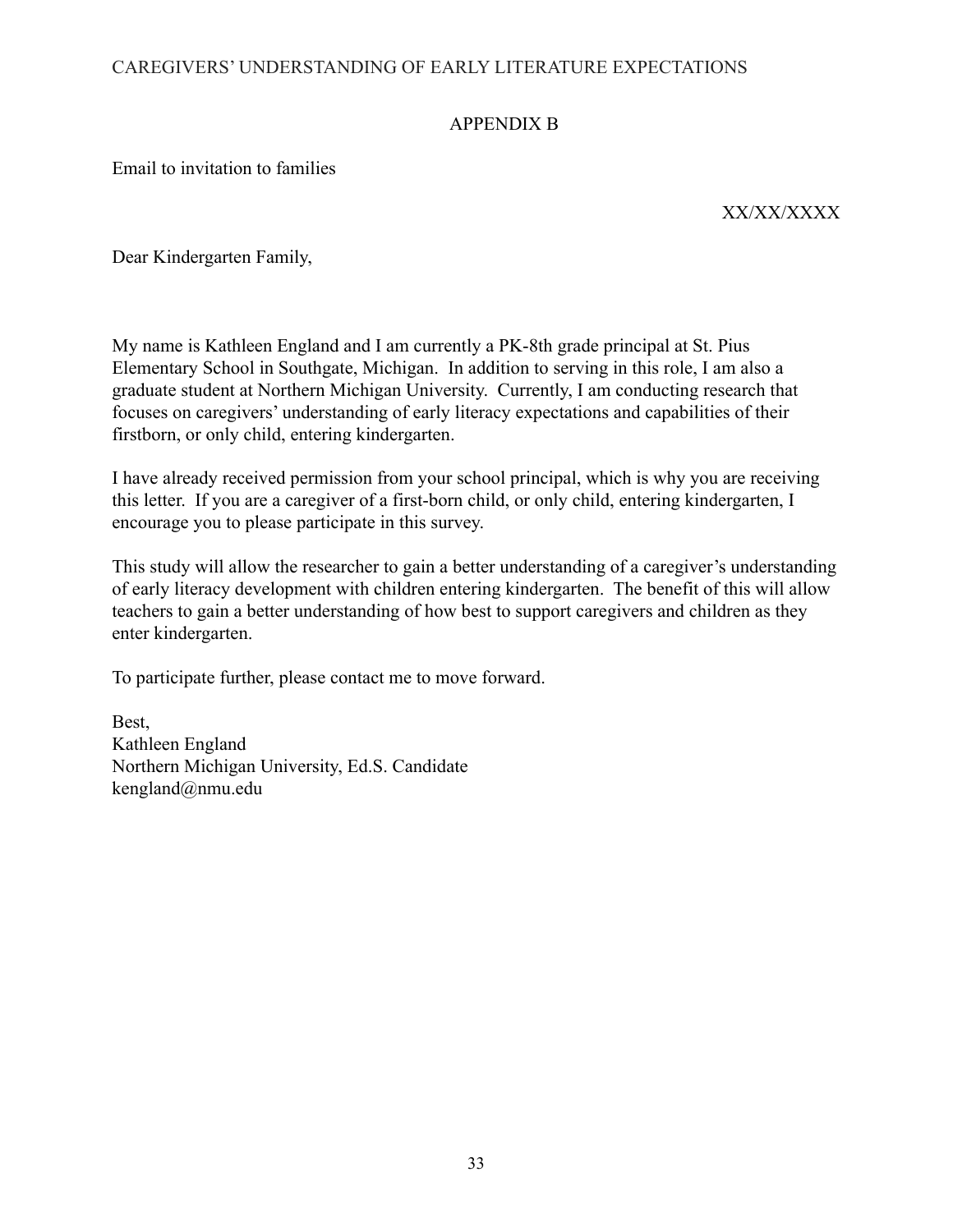# APPENDIX C

## Informed consent

Northern Michigan University School of Education, Leadership, and Public Service PROJECT TITLE: caregiver's Understanding of Early Literacy IRB Approval Number:

Please read this consent document carefully before you decide to participate in this study.

**Purpose of the research study:** This is something of interest to me to understand where the disconnect is between what families believe their child should know in regards to literacy upon entering kindergarten. This will align with expected standards within the first quarter of kindergarten.

**What you will be asked to do in the study:** You will be asked an interview series of questions followed by a possible recorded Zoom interview.

**Time required:** Approximately 15 minutes on the survey. Approximately 15-30 minutes on the Zoom interview.

**Risks and Benefits:** This research will allow for teachers and administrators to understand caregivers' expectations better, adjust teaching, and possibly help guide a change in later curriculum mapping. There are no foreseeable risks involved.

**Incentive or Compensation:** There is no other incentive for participating; therefore, you will not be adversely affected in any way if you choose not to participate.

**Confidentiality:** Your identity will be kept confidential to the extent provided by law. Your information will be coded by numbers and completely unidentifiable.

**Voluntary Participation:** Your participation in this study is completely voluntary. You have the right to withdraw from the study at any time without consequence or penalty.

**Whom to contact if you have questions about the study:** If you have any further questions regarding your rights as a participant in a research project you may contact Dr. Lisa Schade Eckert of the Human Subjects Research Review Committee of Northern Michigan University (906-227-2300) leckert@nmu.edu. Any questions you have regarding the nature of this research project will be answered by the principal researcher who can be contacted as follows: Kathleen England kengland@nmu.edu.

# **Agreement:**

If you wish to participate in this study, please sign the form below. A signature will indicate agreement to participate.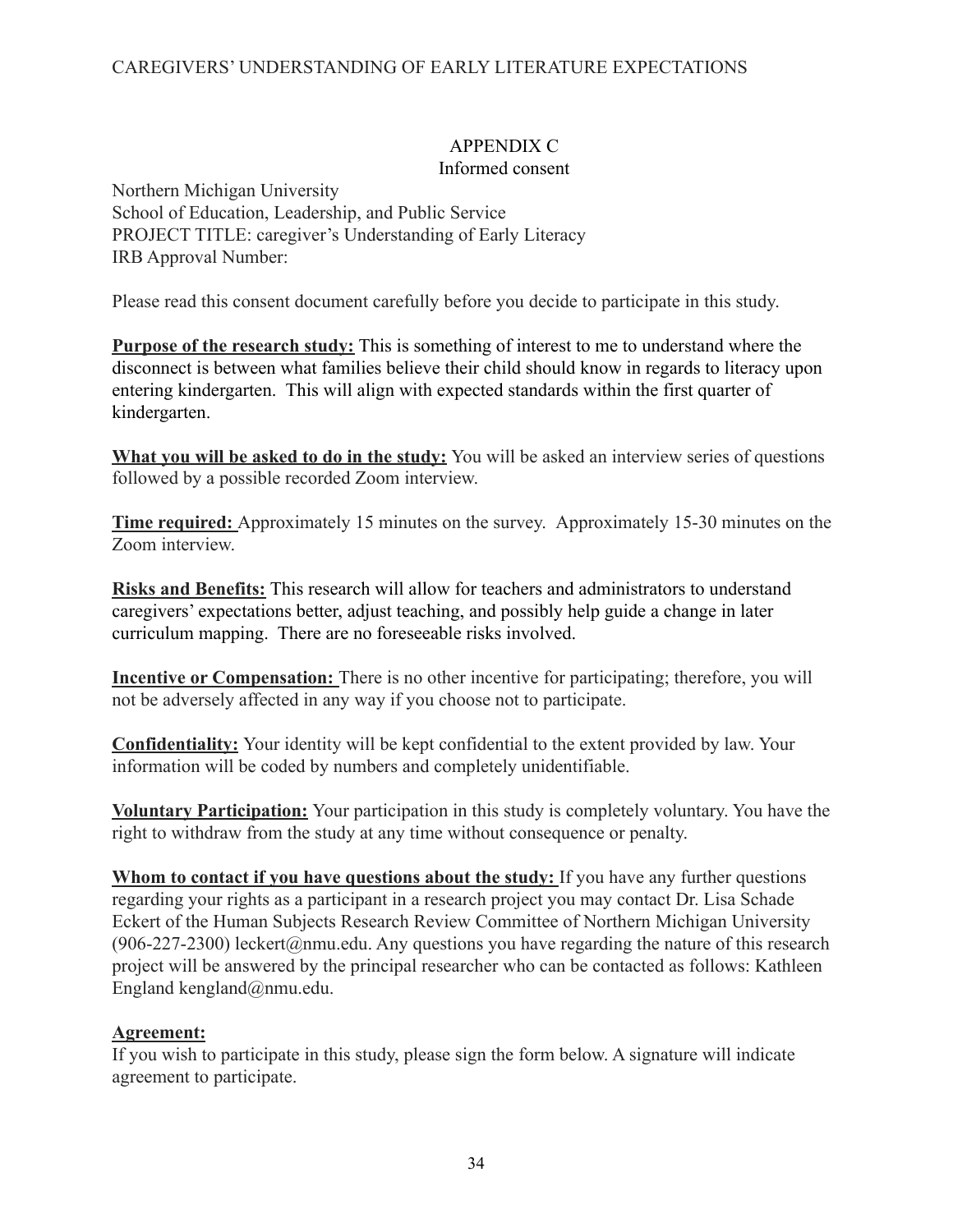| Participant's Name | (Print) |
|--------------------|---------|
| Signature          | (Date)  |
| .                  |         |

I understand that I will be audio and video recorded digitally by the researcher. These files will be kept by the researcher on a password-protected computer. I understand that only the researcher will have access to these files.

Video recording of study activities Interviews may be video recorded to assist with the accuracy of your responses. You have the right to refuse the recording. Please select one of the following options: I consent to video recording: Yes\_\_\_\_ No\_\_\_\_

Audio Recording of Study Activities Interviews may be using audio recorded to assist with the accuracy of your responses. You have the right to refuse the audio recording. Please select one of the following options: I consent to audio recording: Yes No

Photographing of study activities/participants Photographs of participants may be taken to preserve an image related to the research. You have the right to refuse to allow photographs to be taken. Please select one of the following options: I consent to photographs: Yes No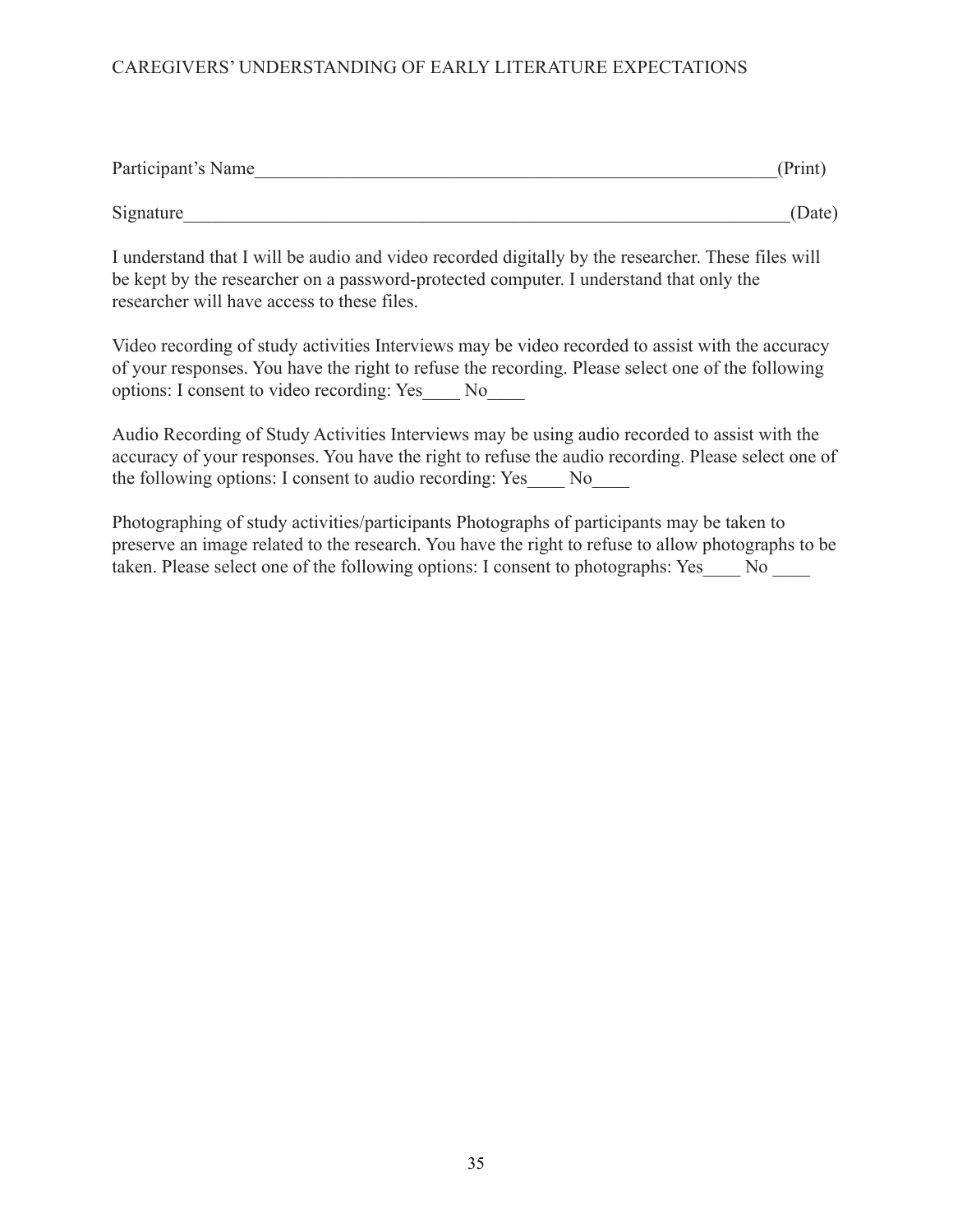## APPENDIX D

#### SURVEY QUESTIONS

- 1. Please enter your child's date of birth. The purpose of this is to identify the child's individual skills in relation to their age and months.
- 2. Can your child write both their first and last name, uppercase first letter/lowercase remaining. (i.e. Kathleen England)
	- a. If no to both first and last name, please type what they are capable of, if any.
- 3. Can your child identify all 26 uppercase letters (sequential order/random order)?
- 4. Can your child identify all 26 lowercase letters (sequential order/random order)?
- 5. Can your child write all 26 uppercase letters (sequential order/random order)?
- 6. Can your child write all 26 lowercase letters (sequential order/random order)?
- 7. Can your child identify all 26 sounds (a, e, i, o, u; long vowels only) (sequential order/random order)?
- 8. Can your child rhyme with word families such as (-at, -ap, -ar, -it, -ip, -uck)
- 9. Can your child identify syllables, clap out syllables? (hot-dog (2), read-ing (2), Hall-o-ween (3))
- 10. Can your child identify beginning sounds of words (**b**at, **m**ap, **c**ar, **j**et, **p**en)
- 11. What is your child's experience with reading?
	- a. Nonsense reading, such as saying words while they 'read'
	- b. Nonsense reading, such as saying words that identify with the pictures on the page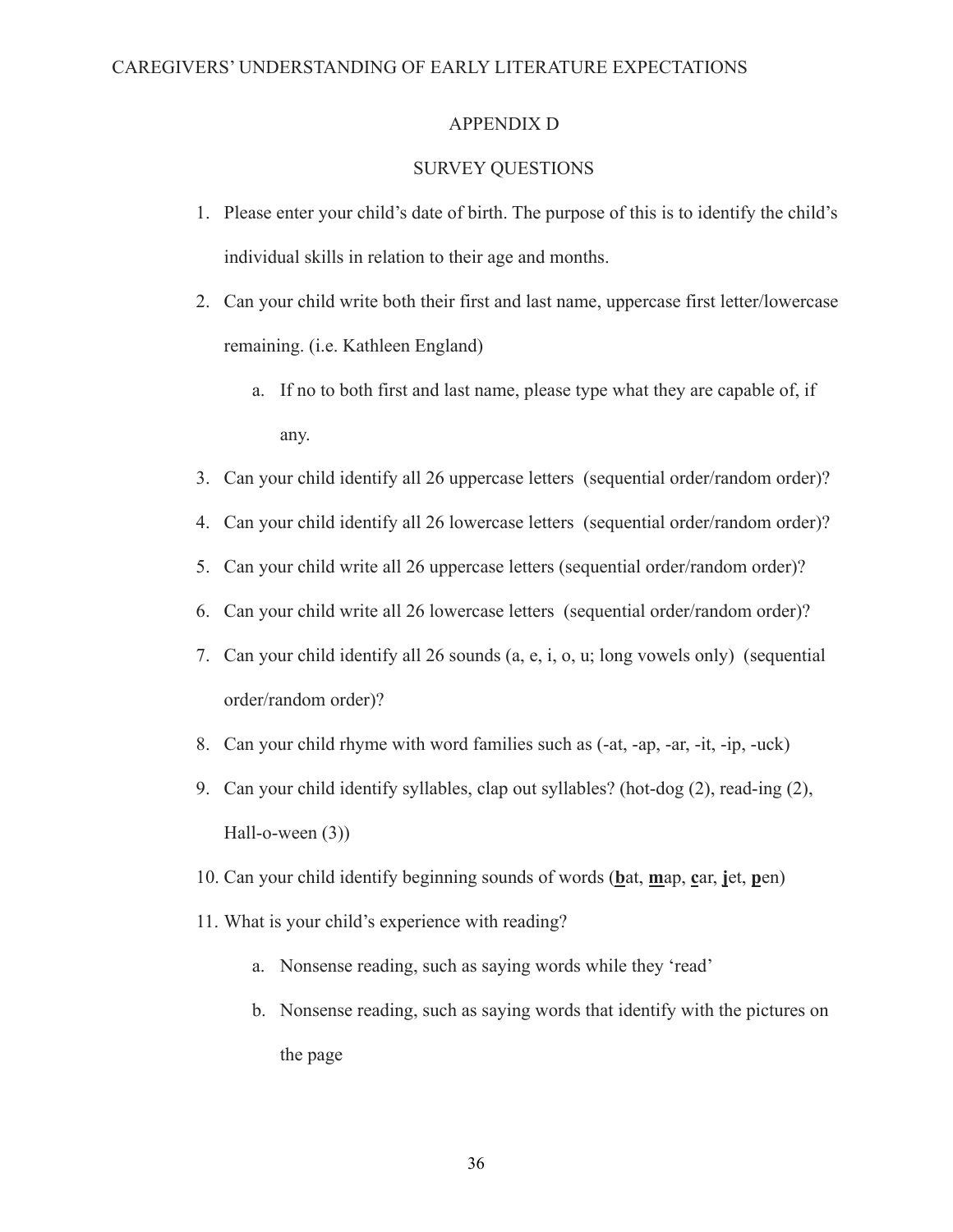- c. Identifying beginning sounds, or familiar words on page
- d. Other
- 12. Can your child identify the following when asked?
	- a. Front of the book?
	- b. Back of the book?
	- c. What the author does?
	- d. What the Illustrator does?
	- e. Follow text from left to right?
	- f. Follow text from top to bottom?
- 13. Can your child
	- a. Retell parts of a story, in sequential order?
	- b. Recall events/people/places from a story?
- 14. May I contact you for more information, and a possible Zoom interview?
	- a. Yes
	- b. No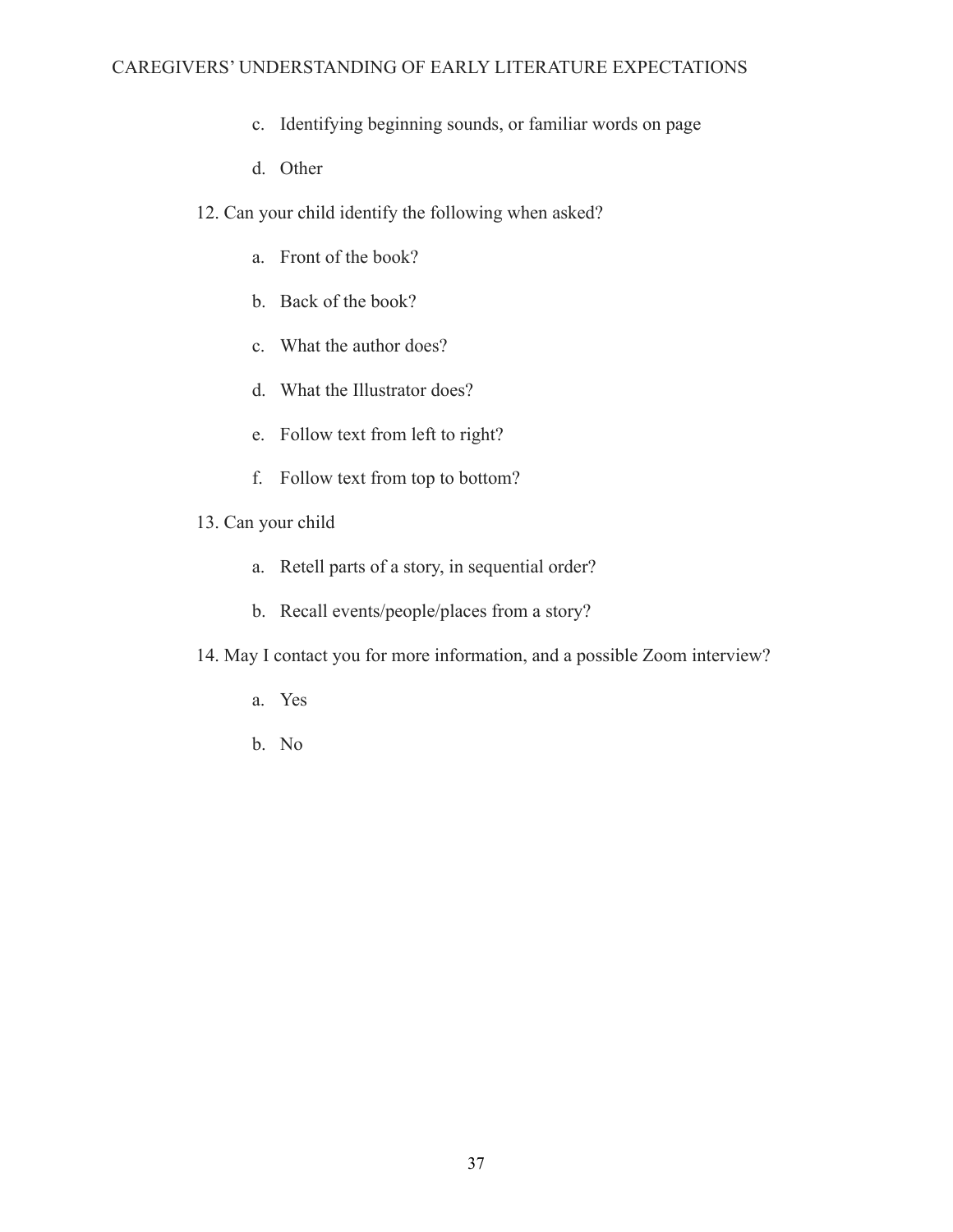# APPENDIX E

- 1. What do you believe your child should be able to demonstrate as they enter their first kindergarten year? Be as specific as possible.
- 2. What do you believe a kindergarten day looks like? Be as specific as possible.
- 3. Do you believe that your child is developmentally ready for kindergarten? Why or why not?
- 4. Do you have concerns about your child academically as they enter kindergarten? Why or why not?
- 5. What areas do you feel your child is strongest? Be as specific as possible.